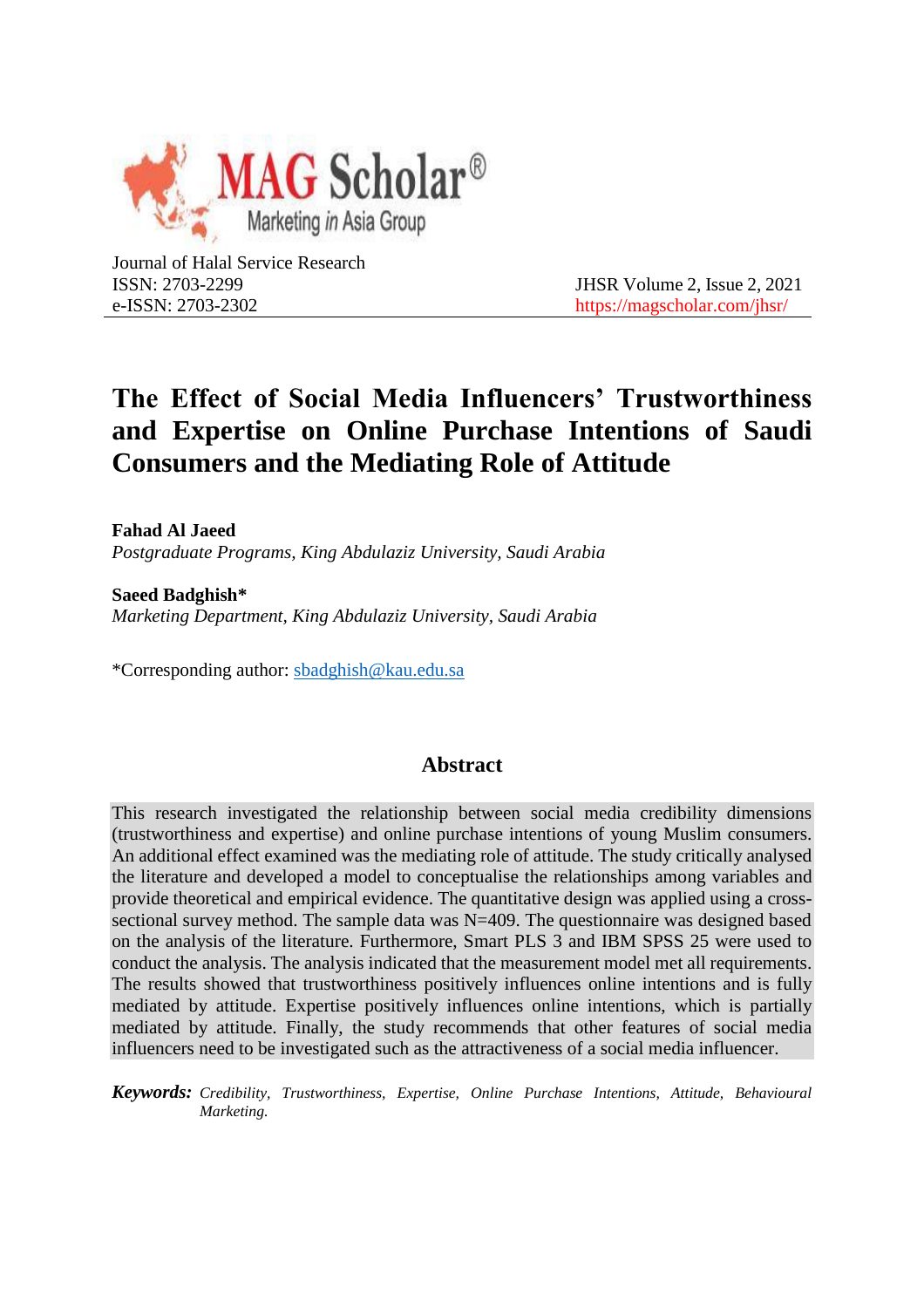# **Introduction**

The internet unveiled that huge markets are no longer subject to traditional trade barriers (Racolt & Luca, 2010; Kadirov et al. 2020a; 2020b; Kahiya and Kadirov, 2020). Furthermore, the development of smartphones, their constant improvement in speed, safety, and technology, and the ever-growing number of internet users all played a major role in e-commerce to be flourishing and expanding exponentially. The latest United Nations Conference on Trade and Development UNCTAD reports clearly show the rapid increase in online sales volume. In 2019, global e-retail sales rose to 3.5 trillion U.S dollars and were projected to grow up to 4.9 trillion U.S. dollars by 2021. According to UNCTAD's latest figures, the number of online shoppers increased by 12 percent in 2017, reaching 1.3 billion people, which equals to onequarter of the world's total population (UNCTAD, 2019). In Saudi Arabia as one of the top Asian Islamic economy according to the Global Islamic Economy Indicator (Zawya, 2021), reports suggest that there are approximately 30.2 million internet users; this number is forecasted to expand to around 34 million users by 2022 (Mirza, 2019).

Another aspect of the internet that has developed rapidly in the last two decades is social media. This development not only revolutionised how we communicate but also the quantity and quality of messages we receive. Also, social media has become an aid in e-commerce advances since businesses currently need social media to stay connected with current and future consumers (Mangold &Faulds, 2009). Social media is defined as online-based applications (apps) that allow users to generate and transfer user-generated contents (UGC). These apps fundamentally rely on Web 2.0 (Kaplan & Haenlein, 2010). A more straightforward definition would be social networks, such as YouTube, Facebook, Twitter, Instagram, LinkedIn, and Snapchat (Obar& Wildman, 2015). Social networks sites (SN) are internet-based platforms or applications that have a distinctive identity and allow users to create personal profiles. They also enable their users to create UGC, contact each other directly through messages or comments, and join groups based on mutual interest and hobbies (Ellison et al., 2007; Boyd & Ellison, 2007; Cox, 2010; Paquette, 2013).

Today, we are increasingly seeing businesses using social media marketing to promote their products and enhance their image (Chen, 2013). Chi (2011) defines social media marketing as a connection between businesses at all levels and consumers. It can be done through virtual communities, content marketing, and social media influencer (SMI) marketing.

The growing volume of online sales worldwide and the ever-increasing interest of business in e-commerce plainly emphasises the relevance of research on this topic, as does the increasing use of influencing marketing by all business levels. Research into these subjects is crucial to understanding shopping orientation and the development of shoppers' preferences. Although online shopping intention is a well-studied topic, and many variables have been investigated concerning online purchase intention (OPI), other variables like social media need to be examined for their possible role in OPI.

It is, therefore, essential, and necessary to explore how SMI relates to online intention as this information can help organisations select the appropriate SMI to advocate and advertise their goods and services (Huang et al., 2014). The selection process is a critical step in (SMI) marketing (Lou & Yuan, 2019).

Regarding such research, the main problem is the ambiguity surrounding the role of SMI credibility, particularly in terms of trustworthiness and expertise, on online intention. Within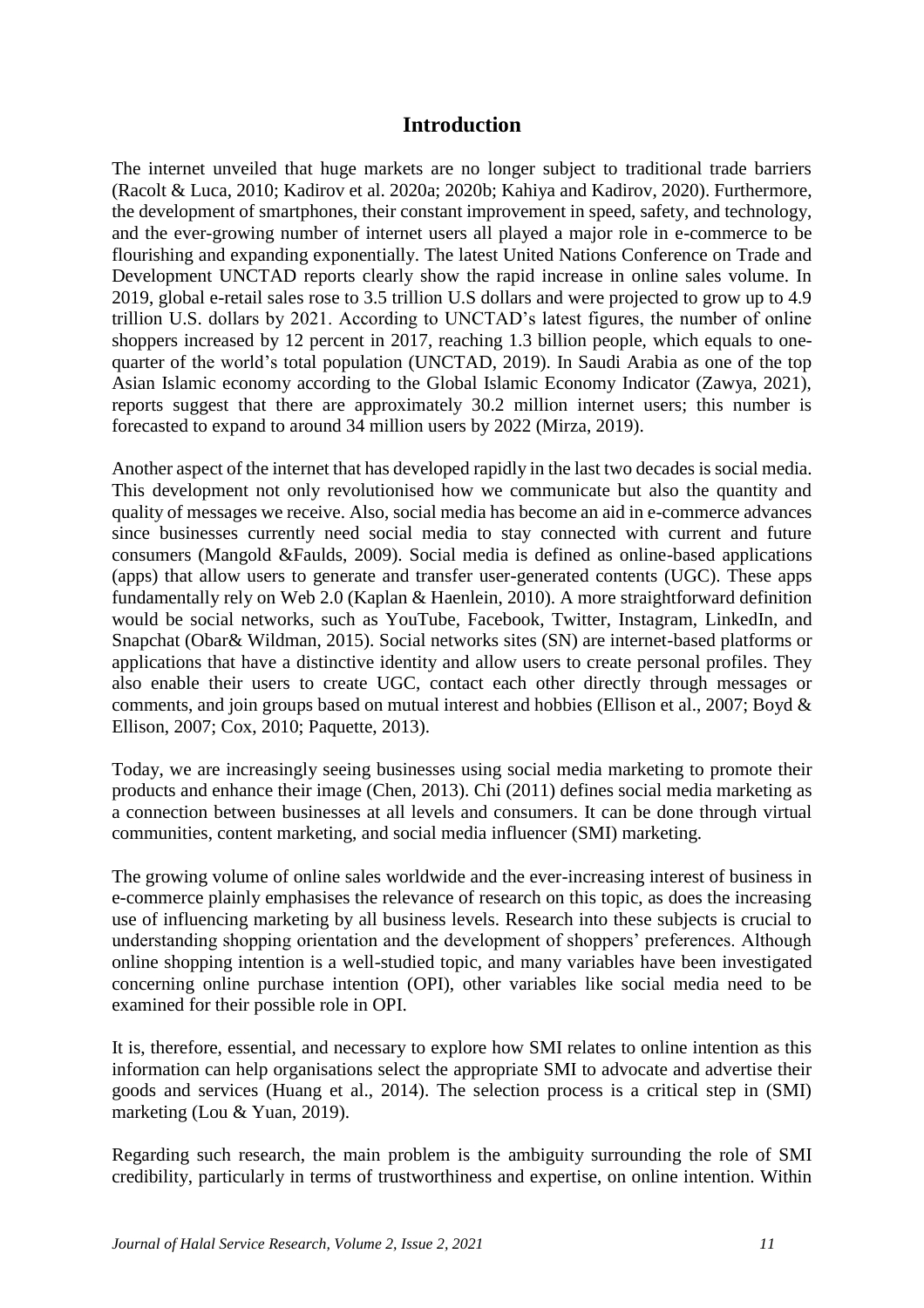the specific context of this study of students in Saudi Arabia, this problem has been addressed by investigating whether SMI credibility positively impacts attitudes towards online shopping and, eventually, OPI for young Saudi consumers. Additionally, this research identifies which dimensions of SMI credibility impact the constructs mentioned above. Thus, the research's fundamental questions: Does SMI credibility positively influence OPI and, if yes, how does this influence occur?

First, the literature related to the variables of the study is analysed. Secondly, the relationship between the primary constructs of SMI credibility and OPI is examined. A model that conceptualises the association and provides theoretical and empirical evidence was used for this purpose. Finally, the study offers suggestions and recommendations for researchers, decision-makers, and marketing practitioners. The results make an essential contribution to the field by providing insight into the relationship between SMI credibility, attitude, and OPI. This insight could then be used to help decision-makers and practitioners identify the right SMI based on the SMI features and help businesses develop their criteria of what constitutes as appropriate SMI for advertising.

# **Literature Review**

This section provides an overview of the relevant literature to illustrate the main constructs of the research. First, behavioural intentions defined utilising two theories related to intentions, the theory of reasoned action (TRA) and the theory of planned behaviour (TPB). Then the study examines the attitudes towards online shopping. Finally, the literature on social media influencers, their credibility, and the theory of source credibility is discussed. The section concludes with an explanation of the conceptual model.

# **The Theories behind Behavioural Intentions**

To explain the concept of online purchase intentions, we must first explain behavioural intention (BI) and review the literature related to this construct. BI is defined as "a person's subjective probability that he will perform some behaviour" (Ajzen & Fishbein, 1975, p 288). Since the 1970s, the concept of BI has been used by marketing academic research to investigate purchase intentions.

Two theories emerged from the literature analysis as the most relevant to studying behavioural intentions: TRA and TPB. In the last several decades, the two approaches were employed widely for marketing decisions. TRA, introduced by Fishbein and Ajzen in 1975, posits that BI precedes the actual behaviour (Fishbein & Ajzen, 1975) and acts as the best predictive determinant (Meskaran et al., 2013). Intentions themselves are determined by two significant predictors: attitude and an individual's subjective norms (Fishbein & Ajzen, 1975), as seen in Figure 1.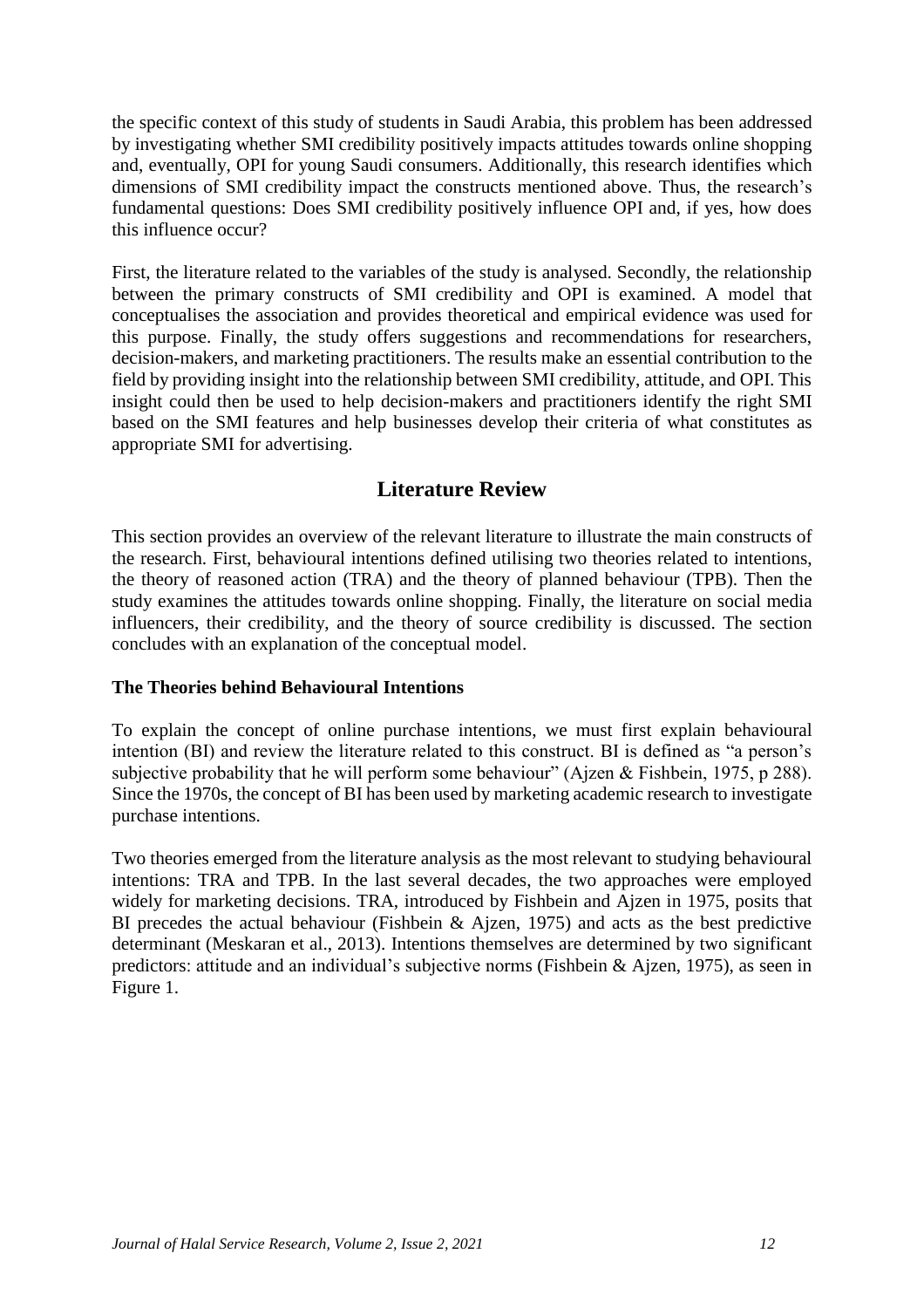

**Figure 1:** TRA Model (Fishben and Ajzen, 1975)

The subjective norms that pertain to a specific behaviour are the social pressures on an individual to perform said behaviour (Isaid & Faisal, 2015). Subjective norms themselves are determined by a set of normative beliefs (Meskaran et al., 2013). An individual's attitude towards a behaviour depends on their positive or negative appraisal of performing the action (Maarten et al., 2013). Attitude can satisfy an individual's motives and impact the ultimate goal of creating consumer purchase intention (Murphy, 2014). The theory suggests that human behaviours are influenced by beliefs, some of which are behavioural and concern outcomes and the evaluation of those outcomes, some of which are normative, which concern the referents' expectations.

Although researchers found TRA useful for analysing and predicting purchasing intention and behaviours, the theory is limited. It can only predict intentions and behaviours when individuals have absolute control over their actions (Ajzen, 1991). To overcome this limitation, Ajzen elaborated TPB. This theory adds a third predictor of intentions, as seen in the figure below. Perceived behavioural control is defined as "people's perception of the degree to which they are capable of, or have control over, performing a given behaviour" (Fishbein& Ajzen,2011, p. 64). TPB suggests other beliefs influence human behaviour, namely control beliefs, which refer to elements that influence the difficulty and perceived ability to perform a specific action (Ajzen, 1991; Ajzen, 2001).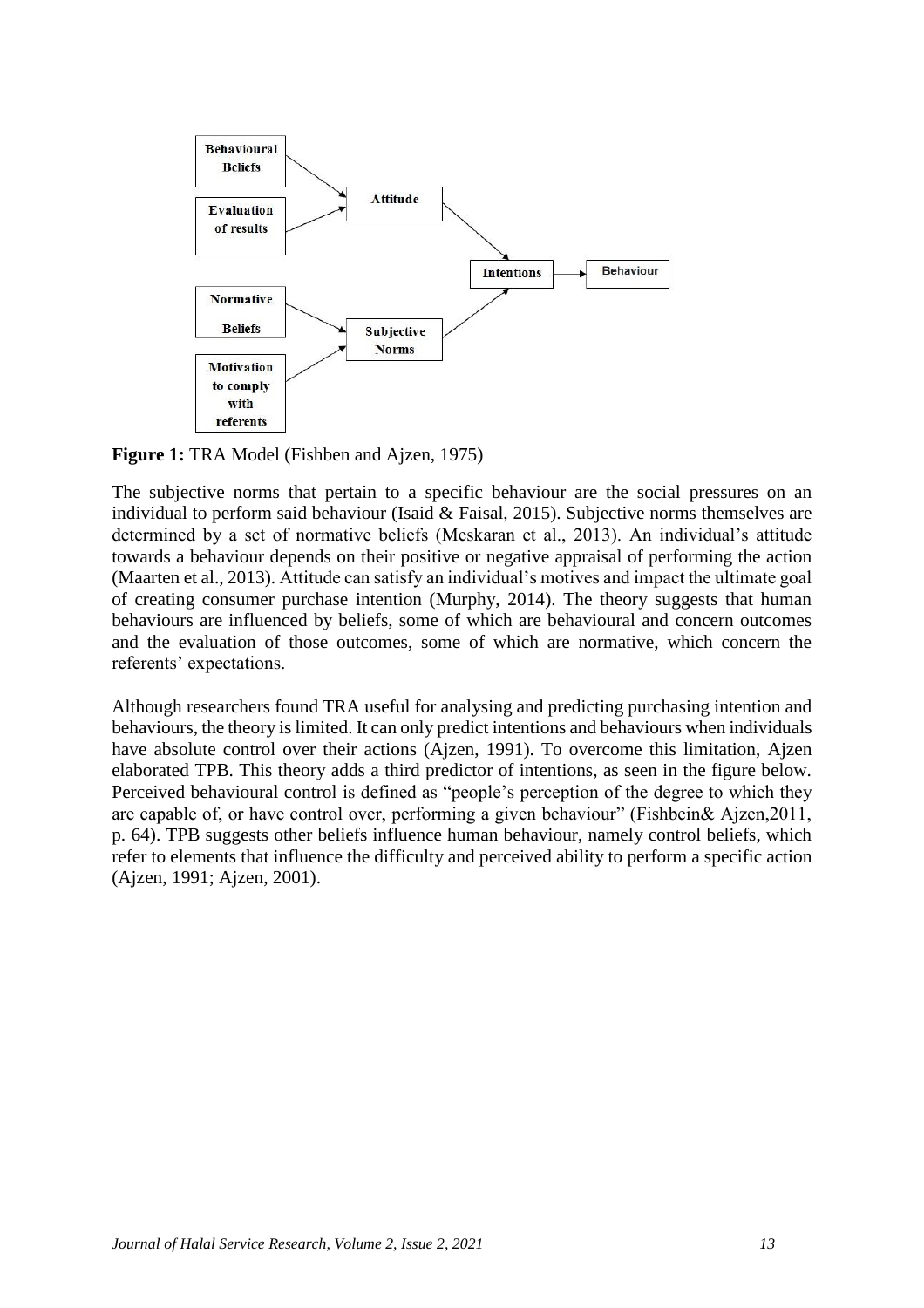

#### **Figure 2:** TPB Model (Ajzen, 1991)

This research showed that TRA and TPB provided a framework to understand better the factors driving consumers' behavioural intentions. Thus, BI and attitude constructs were adopted, as these posit intentions as the prime predictor of future behaviour. Both theories have been used before in marketing to understand and explain consumers' purchase behaviour based on their intentions (Tsai et al., 2010).

#### **Online Purchase Intentions (OPI)**

The term "purchase intention" (PI) has been defined in numerous ways. Yoo et al. (2000), for example, describe PI as the individual's tendency to purchase certain products in the future. Spears and Singh see it as "an individual's conscious plan to make an effort to purchase a brand" (2004, p. 56). It could also be described as "a mental stage" in the process of developing a decision during which the consumer builds up the willingness to perform the purchasing behaviour (Wells et al., 2011; Dodds et al., 1991). Previous studies have also suggested that PI represents a significant indicator of actual purchasing behaviour and can measure future consumer actions (see, for example, Pavlou, 2003; Vineyard, 2014; Lee et al., 2015; Rebelo, 2017; Lisichkova & Othman, 2017; and Kim et al., 2008).

OPI can be considered as the element that stimulates the individual's intention to purchase an item online (Salisbury et al., 2001). It can also be defined as a status where the customer is willing and intends to conduct an online purchase (Pavlou, 2003). It is a person's readiness to do the purchase through the online environment with the risks involved in the process (security, not being able to see or feel the goods and delivery issues).

In the literature, many studies investigated the independent variables impacting OPI (Chang et al., 2005, p. 544; Akar, 2015, p. 220). In the Saudi context as a Muslim nation, prior research has examined the antecedents of continued intentions towards e-shopping (Almaghrabi et al., 2011) and online purchase adaptation in Saudi Arabia (Abdul-Muhmin& Al-Abdali, 2011). However, these studies have not dealt with the influence of any of social media constructs.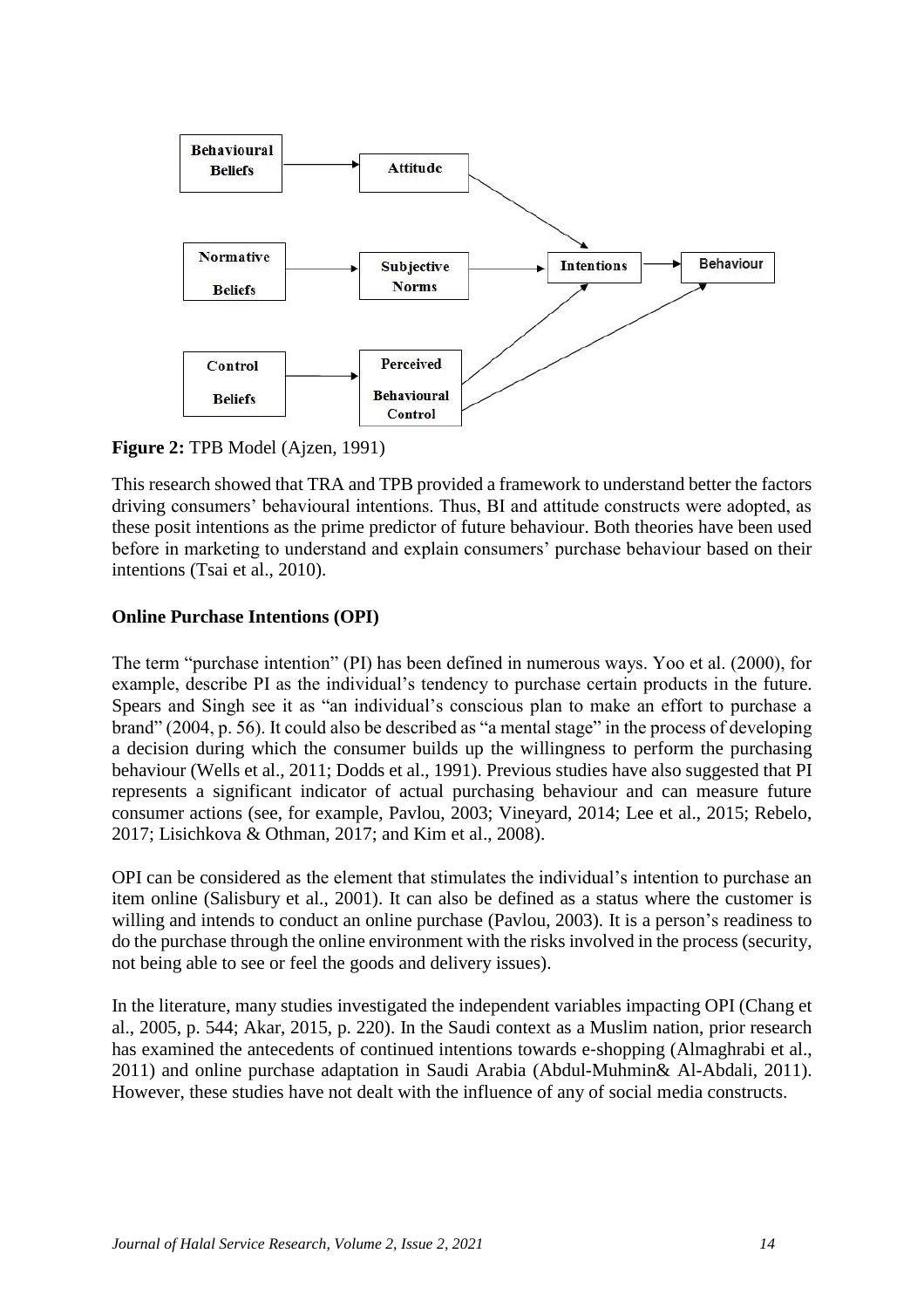#### **Attitude towards Online Shopping**

In market research, investigating customers' attitudes can help understand their purchase intentions (Kobia & Liu, 2017; Evans & Bang, 2019). These provide valuable insights for developing a marketing strategy. Attitude can be defined as "a learned predisposition to respond in a consistently favourable or unfavourable manner concerning a given object" (Ajzen & Fishbein, 1976, p. 6). Ajzen later redefined attitude as "a disposition to respond favourably or unfavourably to an object, person, institution, or event or any other discriminable aspect of the individual's world" (1989, p. 241). Although formal definitions may vary, most theorists believe that evaluation is the primary component of attitudinal responses (Ajzen & Fishbein, 2000).

TRA, TPB, and the technology acceptance model (TAM) (Ajzen & Fishbein, 1976; Ajzen, 1989; Davis, 1991) provided valuable insight into attitude and its relation to intention, suggesting that an individual's choice towards a specific behaviour is directly impacted by his or her attitude. Concerning online shopping, attitude is defined here as an individual's favourable or unfavourable appraisal of performing the behaviour of purchasing an item on the internet (Bianchi and Andrews, 2012). Prior research suggests that attitude is a predictor of OPI (Nasser et al., 2014; Doolin et al., 2005; Ha & Stoel, 2009).

Changes in mentality usually occur in slow motion, with experience helping shape them over time (Boone & Kurtz, 2002). Furthermore, attitude may vary according to the demographic, reference group, behaviour, and motivation, level of life satisfaction, scenario and environment. Jun and Jaafar (2011) illustrates the importance of investigating this concept in different contexts and with a wide range of variables. For instance, Islam as a religion has been found to influence the behaviours of Muslim consumers from different countries (Floren, Rasul & Gani; 2019)

This study draws on TRA, TPB, and literature concerning the online environment and adopts the Attitude→ Intention→ Behaviour's causal chain. All of this suggests that an individual's attitude towards online shopping positively impacts his or her OPI. Therefore, this research posits that having a favourable attitude towards an online product or store endorsed by SMI means that an individual also has a positive intention to buy it.

#### **Social Media Influencers (SMI)**

The research defines SMI as individual users of social media platforms, networks, and apps with more than 10,000 followers. They are regular people who become online celebrities due to their content and expertise. Their content varies according to the platform they use, such as a blog, tweet, video, or photography. Generally, they are known for their expertise in a specific field, be it fashion, technology, sports, health, or gaming, and could be considered the online opinion leader in that area. Moreover, these individuals maintain their connection to their followers by regularly updating their status (Liu et al., 2012). On social media, influencing can be defined as the capability to stimulate and motivate UGC followers (Freberg et al., 2011).

Influencer marketing refers to the use of SMI to promote products or services, either directly or indirectly, to motivate purchases and enhance the brand image (Scott, 2015). It has become a popular marketing strategy among businesses. In Saudi Arabia, many companies tend to use this approach because people consider others' opinions, e.g. family members, friends, experts in the field, and, in this instance, SMI, when making purchases. Freberg and others have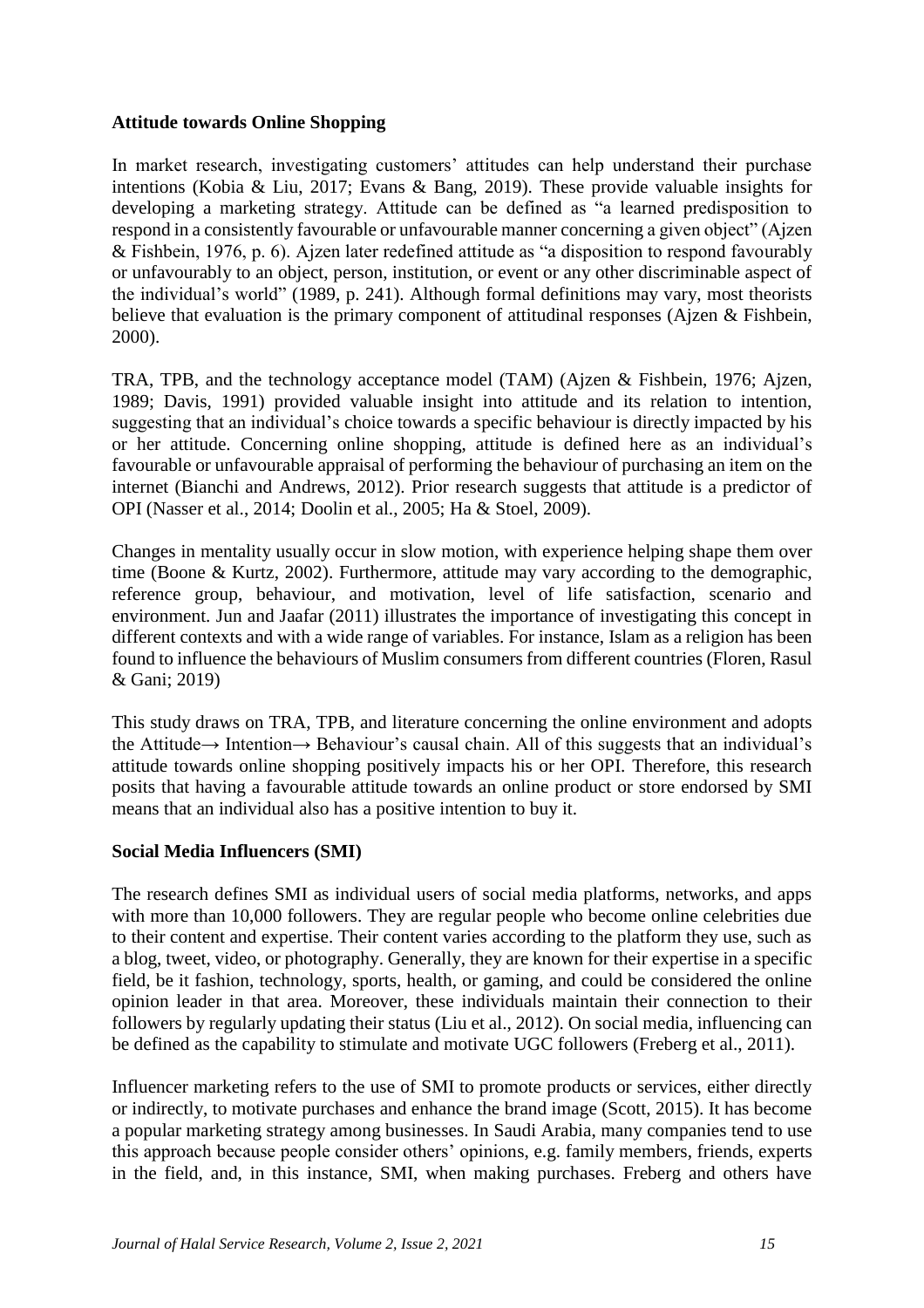suggested that SMI represent "a new type of independent third-party endorser who shapes audience attitudes through blogs, tweets, and the use of other social media" (Freber et al., 2011, p. 90).

# **SMI Credibility**

Source credibility refers to an individual's view of the source's truth, validity, and sincerity. It is "a multi-dimensional concept that serves as a means for the receiver of the information to rate the source" (Umeogu, 2012, p. 113). It can be defined as "the extent to which the source is perceived as possessing expertise relevant to the communication topic and can be trusted to give an objective opinion on the subject" (Goldsmith et al., 2000, p. 43).

Hovland et al. introduced source credibility theory, which posits that the more credible the source, the more persuasive it can be, in 1953. Later studies examined the influence of a source's credibility on persuasion, which confirmed that such credibility could create targeted groups' desired outcome (Weiss, 1974). In recent years, source credibility as a concept has been widely used to analyse the effectiveness of celebrity endorsements (Taghipoorreyneh & de Run, 2016). Studies also focused on celebrities' attributes and how to enhance their persuasiveness (Erdogan, 1999).

The original credibility model identified two key factors, namely, expertise and trustworthiness. Ohanian (1990) later included a third factor in his model: attractiveness, which he drew from McGuire's source attractiveness model (1985). In general, though, it can be viewed as a function of trustworthiness and expertise (Ohanian, 1991).

Trustworthiness refers to the integrity and the perceived believability of the source. Additionally, influencer trustworthiness relies on consumers' perception of their motivation (Shimp, 2000; Silvera & Austad, 2004). Expertise, the second key element of credibility, refers to an influencer's knowledge, skill, and experience with regards to a specific product or topic (Umeogu, 2012), as well as the validity of his or her claims about the product or topics (Silvera & Austad, 2004). Moreover, expertise is considered to have the most significant impact on persuasiveness (Aaker & Myers 1987; Silvera & Austad, 2004) and purchase intention (Ohanian 1991).

From the SMI perspective**,** credibility is a critical feature, enabling them to be more effective promoters and enhance their media image and personal brand (Chu & Kamal, 2008). As a whole, SMI credibility plays a significant role in persuading consumers (Pornpitakpan, 2004): the greater the credibility of the influencer, the greater the purchase intentions of the targeted group(s) (Silvera & Austad, 2004). Lim et al. (2017) found in their study that the source credibility (trustworthiness and expertise**)** of SMI had a positive relationship to attitude and PI, while their attractiveness failed to effect the PI directly. These findings are reasonably consistent with those in other literature (Till & Busler, 1998), although attractiveness has been found to stimulate consumers' positive attitude (Lim et al., 2017).

In the online environment, where the consumer does not have the opportunity to touch or examine the goods, credibility is of paramount importance (Everard & Galetta, 2006), possessing the potential to influence their attitude and online purchase intention significantly. In this study, we have drawn on source credibility theory, adopted the credibility construct, and suggested that SMI credibility could influence consumers' attitudes towards shopping online. We would thus propose the following relationship: the higher the SMI credibility, the more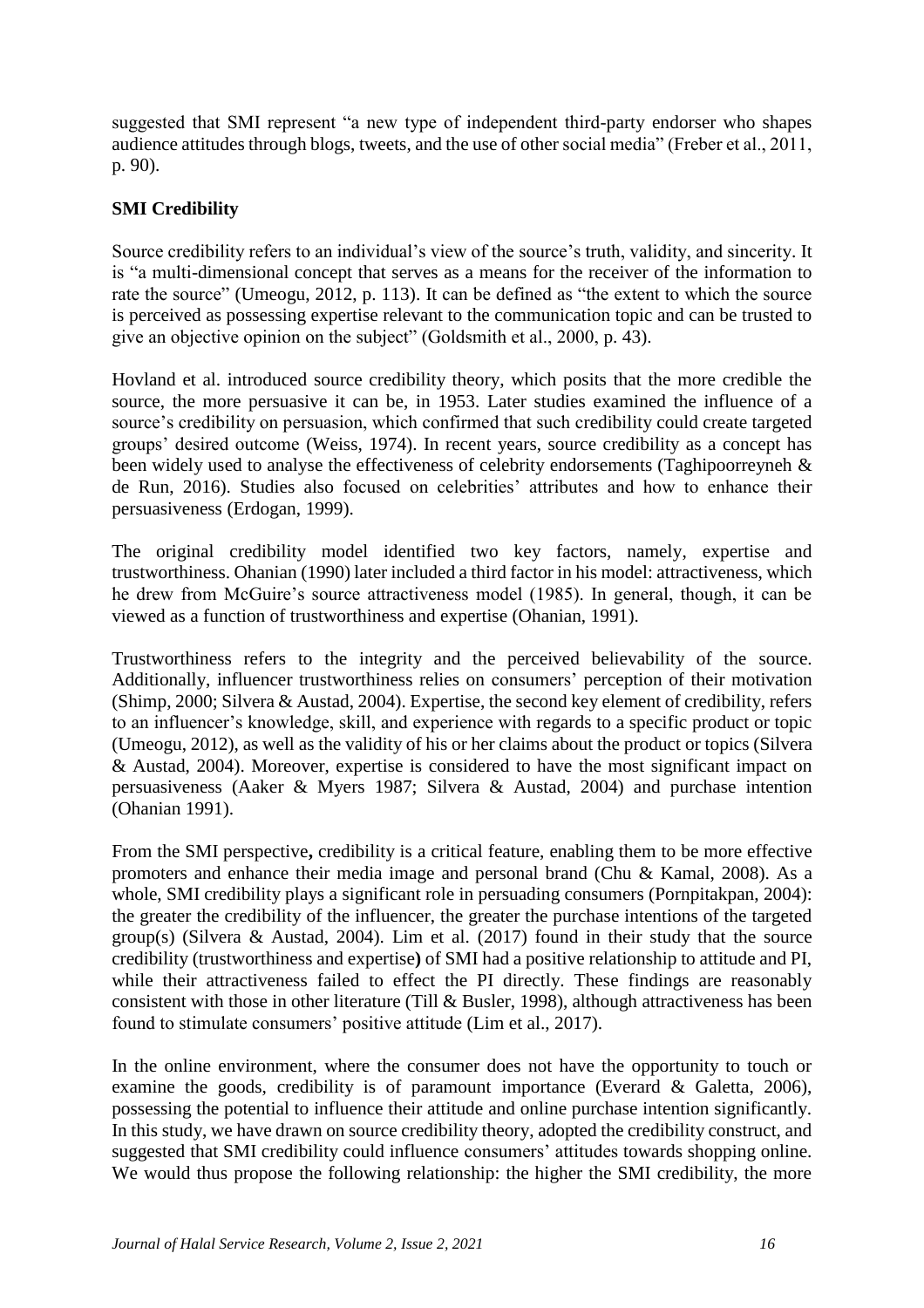positive the consumer's attitude to the influencer-endorsed online shop, the greater the intention of purchasing. Although previous studies explored the relationship between celebrity endorsers, SMI, and purchase intention, there is a gap in the literature concerning the Saudi context and the online context with the suggested variables.

- H2: SMI expertise positively affects attitudes towards online shopping.
- H3: SMI expertise positively affects Online Purchase Intentions (OPI).
- H4: SMI trustworthiness positively affects attitudes towards online shopping.
- H5: SMI trustworthiness positively affects OPI.

# **Mediation**

After analysing the relevant literature concerning online attitudes, it is evident that beliefs could influence them. Having a positive view of SMI credibility could stimulate positive beliefs, affecting online attitudes, which could then positively influence OPI. Therefore, this research suggests the following hypothesises.

- H6: Attitude towards online shopping mediates the relationship between SMI expertise and OPI.
- H7: Attitude towards online shopping mediates the relationship between SMI trustworthiness and OPI.

Based on the review of the relevant literature and research, a conceptual model was developed that provides a clear overview of the study's formulated hypotheses. The conceptual model identifies the relationships between the independent and dependent variables. SMI credibility represents the independent variable and is divided into its two key components: trustworthiness and expertise. The dependent variables are attitude and OPI, as depicted in Figure 3. The proposed conceptual model helps fill the gaps in the literature regarding the specific context of the study.



**Figure 3:** Proposed Conceptual Model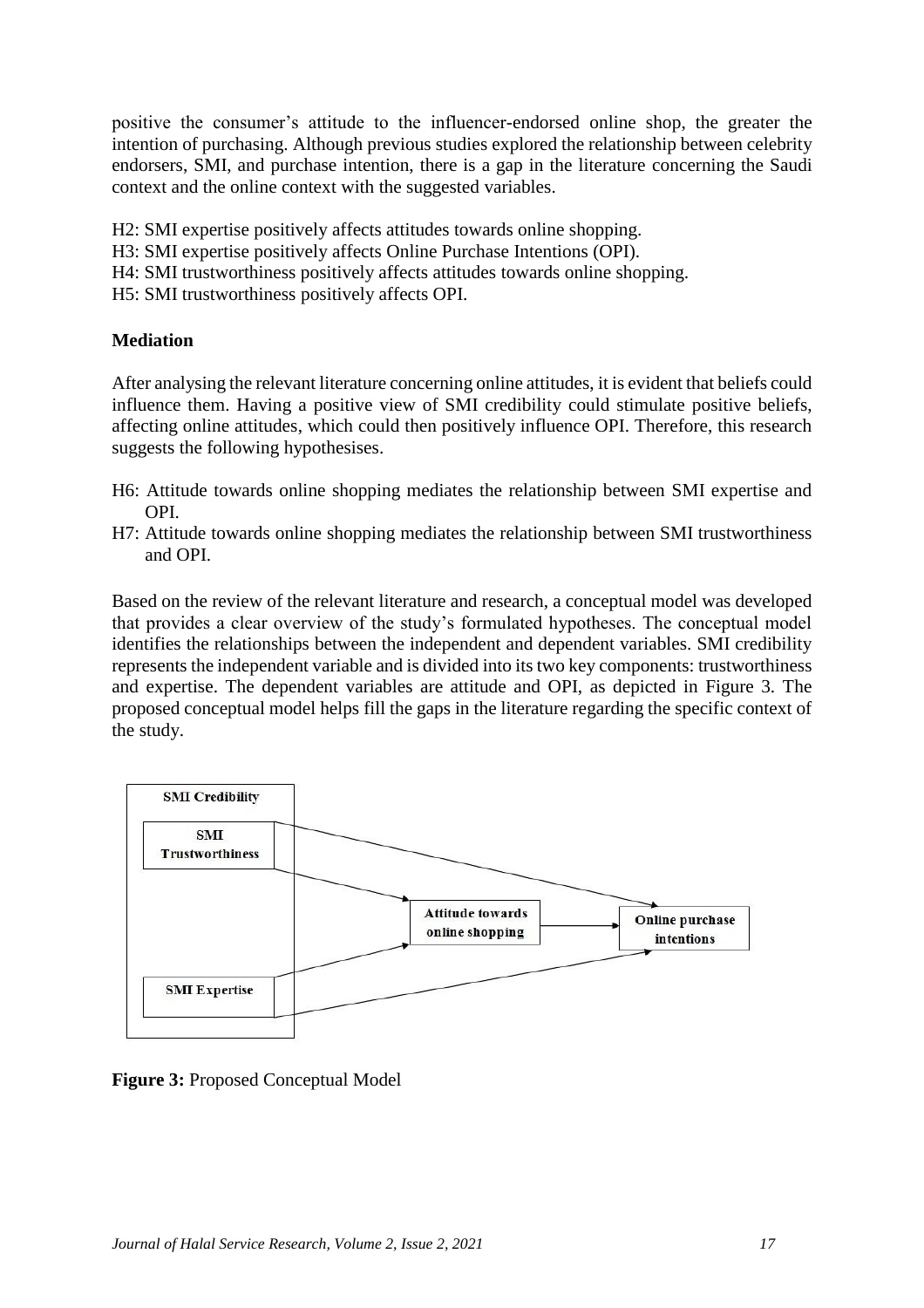# **Research Methodology**

This section discusses the research methodology, including the research design, the target population, the sample size, and the data collection methods. The questionnaire's makeup, the measurement of the constructs, the research variables, and the measurement items are also addressed.

# **Research Design**

The research design refers to the researcher's approach to guarantee that the research question is addressed appropriately. The framework is used to achieve the study's objectives, answer the research question(s), and ensure the results' validity. Research questions usually play an essential role in determining which methods and approaches are appropriate to use and which form of analysis would be most valuable (Saunders et al., 2012). There are three types of research: exploratory, descriptive, and explanatory (Saunders et al., 2009). This study uses a descriptive research design to discover how SMI credibility influences attitude and online purchase intention, as this is usually used to identify and explore correlations. The descriptive approach can analyse the characteristics of the target population. A quantitative design was adopted in addition to a cross-sectional survey method to achieve the research objectives. The causality effects need to be explained from the Islamic perspective (Kadirov et al., 2021). The consequent questionnaire was developed using Google Forms and then distributed to KAU students via e-mail and cell phones.

# **Population and Sample**

Target population refers to individuals who possess the information to be investigated by the researcher and about whom inferences are to be made (Malhotra, 2006). In the context of this study, the target population comprised of students at King Abdulaziz University (KAU) who were familiar with SM. The university has a student population of more than 163,000, representing 10 percent of all higher education students in Saudi Arabia. Men represent 53 percent of the KAU student population, while women is 47 percent (Saudi Arabia higher education statistics, 2018). However, the findings cannot be generalised to the whole Saudi consumer population. A non-probabilistic sampling method was used for several reasons, the first being easy access to the sample and the second being the researcher's challenges.

# **Research Instrument**

The primary tool we used to achieve my research objective was a questionnaire, which we designed with an eye to the previous section's literature analysis. All items were translated into Arabic to remove any ambiguity. The first section of the questionnaire consisted of socioeconomic data. The next measured the filter needed to ensure that the survey responses were valid. The final section measured the hypothesis. A seven-point Likert Scale (Likert, 1932) was used to measure the variables; this scale is widely used and requires respondents to indicate the level of their agreement with every sentence (Malhotra, 2006).

# **Construct Measurement**

The first part of the survey asked the respondents for demographic information such as gender, age, and education level. It then required respondents to answer the filter question about whether they owned a social media account to ensure they matched with the research purpose.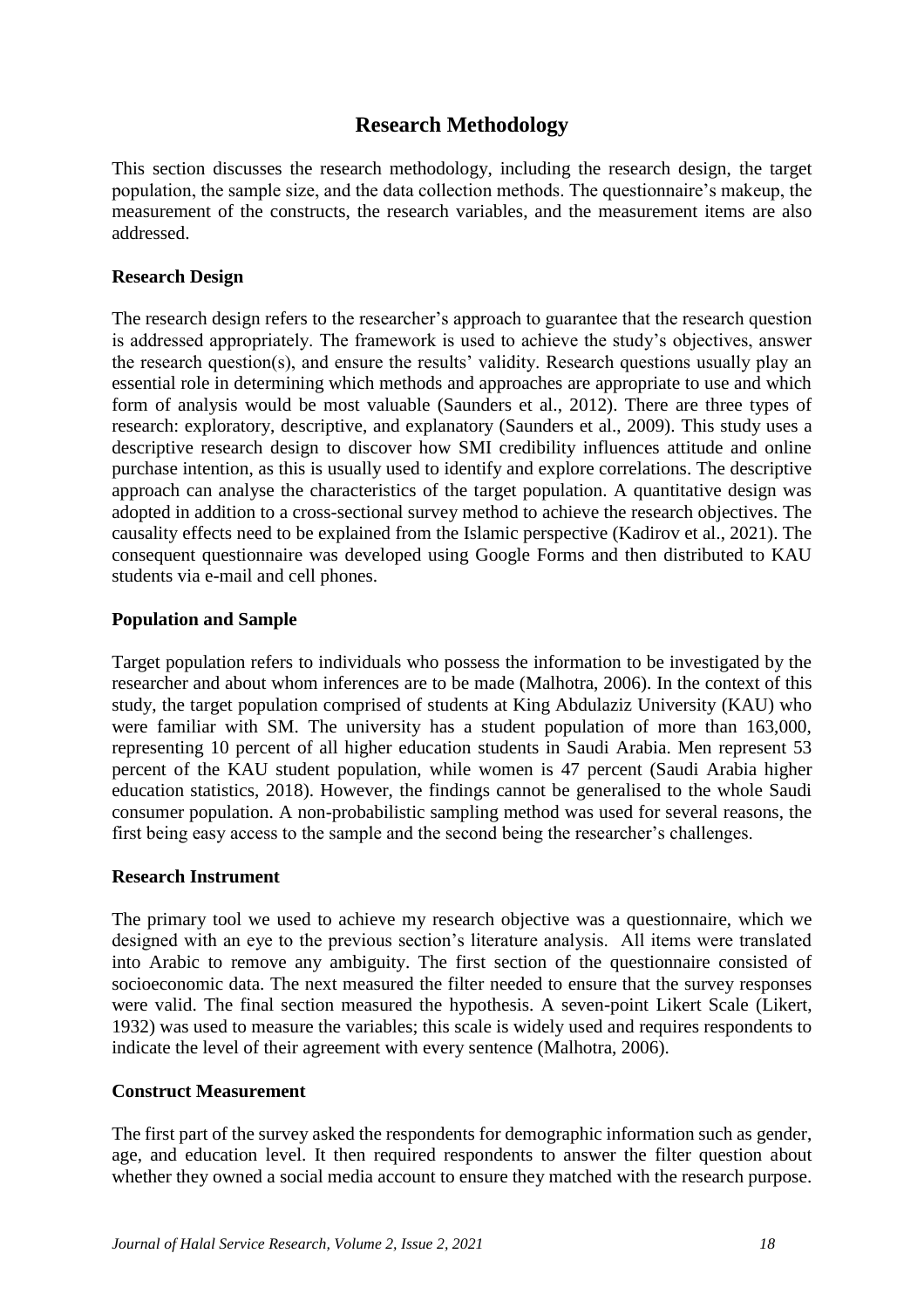To assess SMI credibility, Ohanian's credibility scale (1990) was adopted. This scale included 10 items measuring the two critical aspects of credibility, trustworthiness (five questions) and expertise (five questions), as seen in Table 1 of the Appendix.

Previous studies have developed numerous scales to measure purchase intention; these include Dodds et al. (1991), Siti Nor et al. (2008), Wachiraya and Wiwutwanichkul (2007), and Fishbein and Ajzen (1975), to name a few. The purchase intention scale developed by Jarvenpaa et al. (2000) was found to be the most useful. However, it was drawn initially from Fishbein and Ajzen (1975) and includes four items, as shown in Table 1 of the Appendix. Finally, to assess individuals' attitudes towards online shopping, Jarvenpaa et al.'s "Attitudes towards the Online Store" (2000) was used. The attitude scale includes three items, as seen in Table 1 of the Appendix.

# **The Analysis**

This section will outline the tools that we used in my study to evaluate the model. First, the data processing stage is examined, which is an early stage, before analysis, during which the data is rendered suitable for use. Then comes the analysis of the tools needed to test the hypotheses. Finally, the results of the study are presented in tables.

# **Data Processing**

Before conducting an analysis, the data have to be processed to be suitable for use. This processing includes data checking, editing, and data coding. In this study, the first step was to check the data for inappropriate responses. After this, the data was edited to remove those individuals who answered "no" to the filter question. Then it was coded by assigning numerical values to the responses in an Excel sheet. The scale was as follows: Strongly agree =1, Agree  $=$ 2, Somewhat agree  $=$ 3, Neutral  $=$ 4, Somewhat disagree  $=$ 5, Disagree $=$ 6, Strongly disagree  $=7.$ 

# **Data Analysis and Sampling**

For the analysis, Smart PLS 3 and IBM SPSS 25 were used. Smart PLS 3 evaluates the model and tests the hypotheses due to its complexity and the relatively small sample size. While SPSS 25 was used to analyse the sample of descriptive characteristics. After this, two steps evaluate the model and test the hypotheses. The first of these included assessing the measurement model; the second was an evaluation and testing of the structural model. The target population was university students who are familiar with social media. Seven hundred questionnaires were sent through a link to University students; 429 returned it, giving a response rate of 61.28 percent. As mentioned above, IBM SPSS 25 analysed the sample and generated outcomes. After deleting the unsuitable participants who answered "no" to the filter question, the sample was N=409. Descriptive analysis generates information about the sample population, such as age, gender, education, and significant representations. The analysis results show that 60 per cent of the participants were male, and 40 per cent were female. The sample consisted of individuals from all university levels: 19 per cent were graduate students, 65.3 per cent undergraduate students, including part-time students, 5 per cent preparatory students, and finally, 10.8 per cent were diploma students. The majors of the participants varied across the disciplines: 19.6 per cent were majoring in science, 69.6 per cent in human science, 4.2 per cent in medical and health science, and 6.4 per cent major in technical and engineering subjects. The participant nationalities were 94 per cent Saudi and 5.6 per cent international students of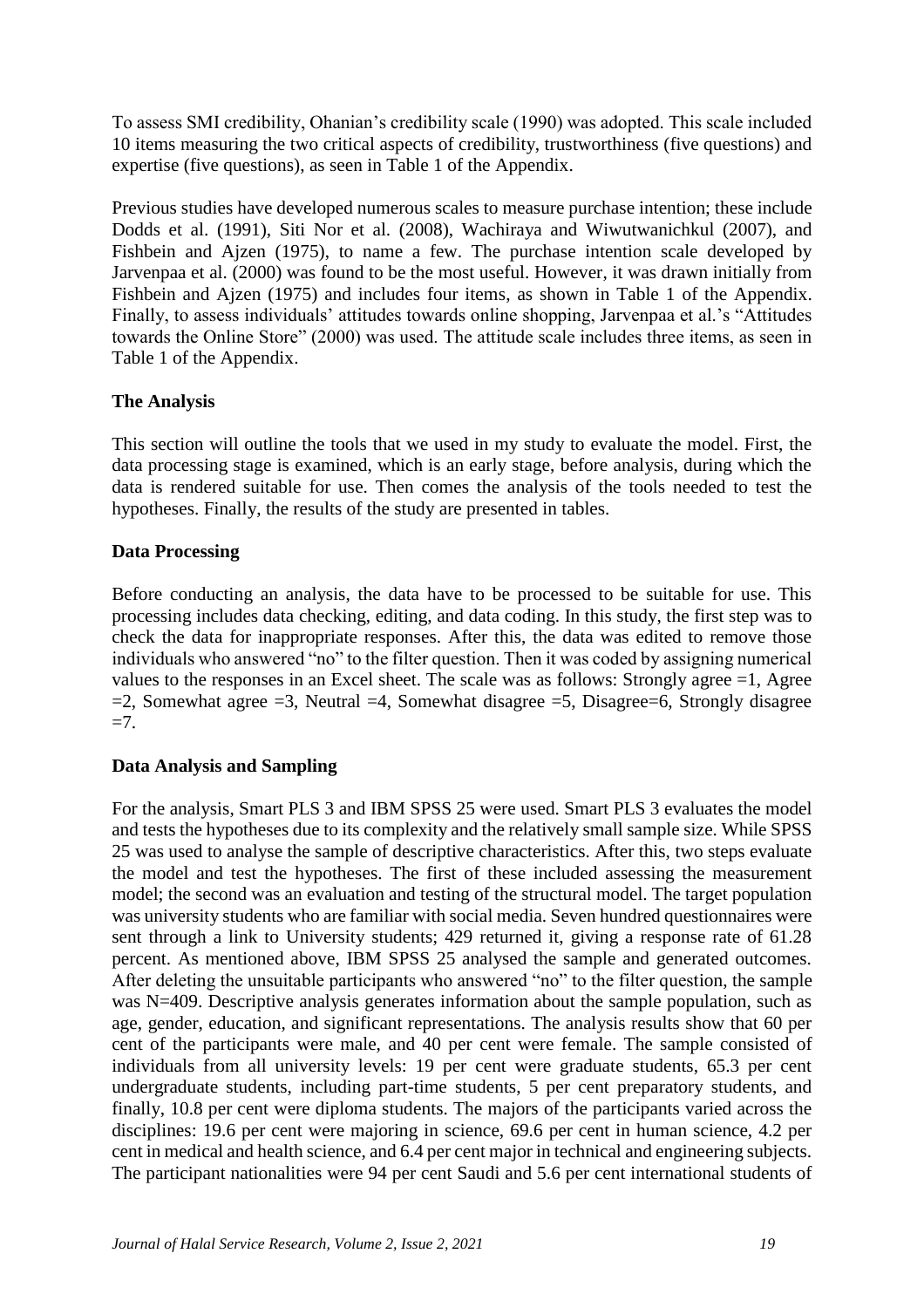other nationalities. The results also show that 68 per cent of the participants were single, while the remaining 32 per cent were married. Finally, 60 per cent of the participants fell into the age group "18 to 25." The remaining participants were distributed in various age groups, with the average age of these individuals being  $26 (SD = 7.420)$ .

The questionnaire asked the participants three additional questions in order to ascertain their familiarity with social media: one, whether they had experience shopping online; two, their favourite social media platform; and three, whether they followed any social media influencers. The results indicate that 97.6 per cent had previous shopping experience and that 86.1 per cent followed social media influencers. Finally, the results show that 38.4 per cent of the participants favoured Snapchat, 30.1 per cent Twitter, and 17.6 per cent Instagram. These findings suggest that the participants were familiar with social media. The analysis results clearly illustrate that the sample was miscellaneous and represented the target population. The sample had several limitations, which are addressed in an upcoming section.

# **The Assessment of the Measurement Model**

As mentioned previously, the literature review was used as a basis for designing the study questionnaire. Validated existing scales were used and measured all the model variables by reflective measurements. Finally, as the literature suggested, the reliability and validity of reflective measurements were assessed (Hair et al., 2011).

# **Convergent Validity**

Convergent validity refers to "the degree to which multiple attempts to measure the same concept are in agreement" (Bagozzi, 1994, p. 20). It is the degree of correlation between two measures of the same construct using different items (Hair et al., 2016). The convergent validity test in this research included four measures: the factor loading value (Outer Loading), composite reliability (CR), Cronbach's alpha, and average variance extracted (AVE). The results show that the indicators' loading were above the threshold of0.70, which support the indicators' reliability. The results also indicate that all composite reliabilities and Cronbach's alpha values were greater than 0.70, thus confirming the measures' internal consistency reliability. All average variance extracted AVE values surpassed the threshold of 0.50, thereby supporting the construct measures' convergent validity.

| <b>Validity and Reliability of Constructs</b> |                  |         |            |       |                  |  |  |
|-----------------------------------------------|------------------|---------|------------|-------|------------------|--|--|
| Constructs                                    | Items            | Loading | <b>AVE</b> | CR    | Cronbach's Alpha |  |  |
|                                               | ATIT1            | 0.875   | 0.836      | 0.938 | 0.902            |  |  |
| <b>Attitude towards</b>                       | ATIT2            | 0.942   |            |       |                  |  |  |
| online shopping                               | ATIT3            | 0.923   |            |       |                  |  |  |
|                                               | EXP1             | 0.819   | 0.655      | 0.904 | 0.868            |  |  |
|                                               | EXP2             | 0.872   |            |       |                  |  |  |
| <b>Expertise</b>                              | EXP3             | 0.74    |            |       |                  |  |  |
|                                               | EXP4             | 0.822   |            |       |                  |  |  |
|                                               | EXP <sub>5</sub> | 0.787   |            |       |                  |  |  |
|                                               | PI <sub>1</sub>  | 0.844   | 0.74       | 0.919 | 0.883            |  |  |
| <b>Online purchase</b>                        | PI2              | 0.858   |            |       |                  |  |  |
| intentions                                    | PI3              | 0.865   |            |       |                  |  |  |

**Table 1:** Convergent Validity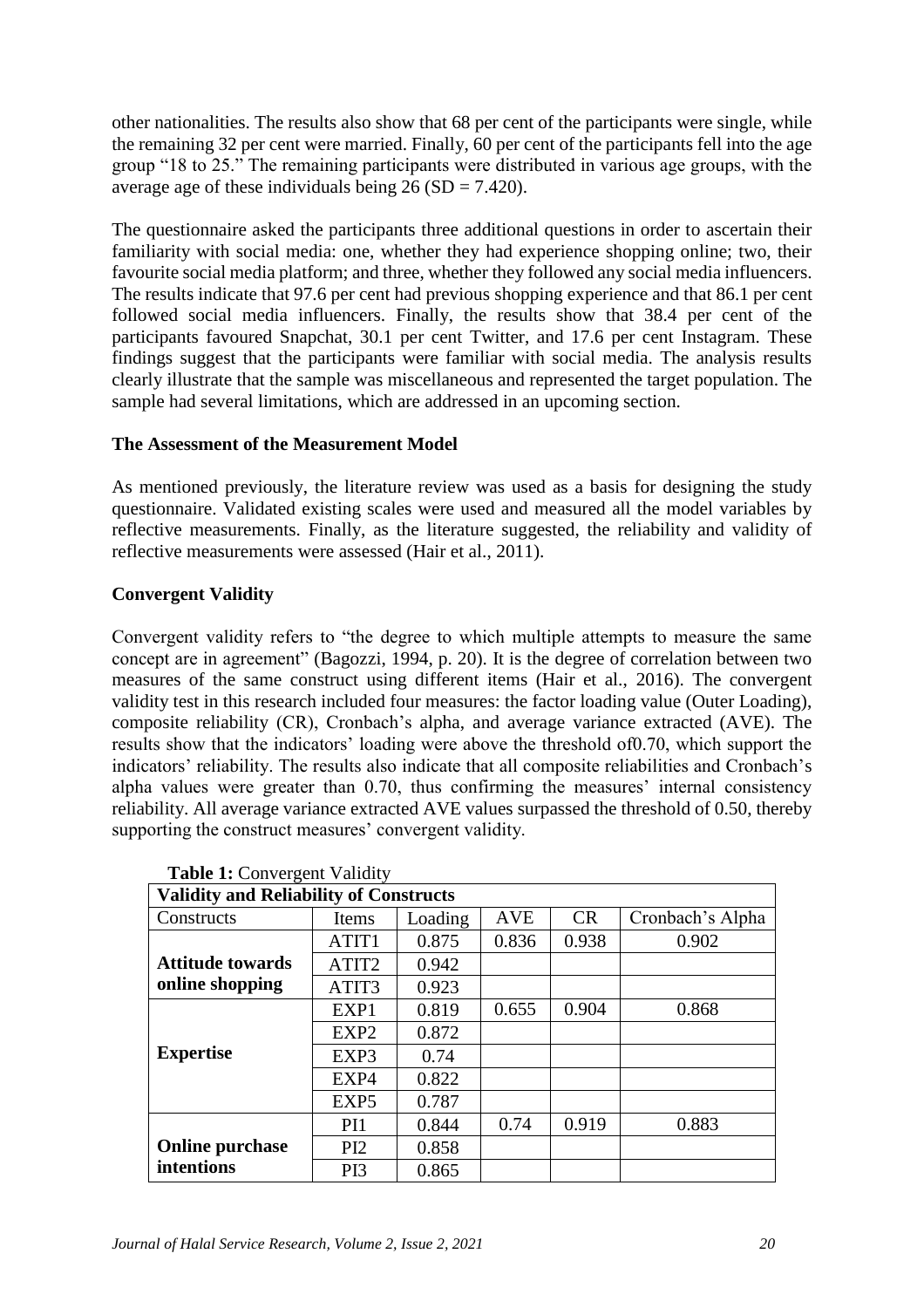|                        | PI <sub>4</sub> | 0.873 |       |      |       |
|------------------------|-----------------|-------|-------|------|-------|
| <b>Trustworthiness</b> | TR <sub>1</sub> | 0.836 | 0.725 | 0.93 | 0.906 |
|                        | TR <sub>2</sub> | 0.875 |       |      |       |
|                        | TR <sub>3</sub> | 0.846 |       |      |       |
|                        | TR4             | 0.843 |       |      |       |
|                        | TR <sub>5</sub> | 0.859 |       |      |       |

#### **Discriminant Validity**

Discriminant validity refers to "the degree to which measures of different concepts are distinct" (Bagozzi, 1994, p. 20). It is the degree to which a construct is entirely distinctive from other empirical data (Hair et al., 2016). Discriminant validity was assessed using three measures: Fornell-Larcker criterion, cross-loading analysis, and the heterotrait-monotrait ratio of correlations (HTMT). The Fornell-Larcker criterion measure results show that the square root of each construct average variance extracted was higher than its correlation with other latent constructs. The cross-loading measure results demonstrate that an item's loadings were higher than all of its cross-loadings.

**Table 2:** Discriminant Validity: Fornell-Larcker Criterion

| <b>Latent Variable Correlations</b> |                 |       |       |       |  |  |  |
|-------------------------------------|-----------------|-------|-------|-------|--|--|--|
|                                     | Trustworthiness |       |       |       |  |  |  |
| Attitude                            | 0.914           |       |       |       |  |  |  |
| Expertise                           | 0.285           | 0.809 |       |       |  |  |  |
| PI                                  | 0.581           | 0.444 | 0.86  |       |  |  |  |
| Trustworthiness                     | 0.265           | 0.662 | 0.412 | 0.852 |  |  |  |

Finally, the HTMT values were below the threshold of 0.85. Hence, the measures confirmed discriminate validity. Moreover, the results of all previous measures indicate that the measurement model met all requirements.

| <b>Tuble of Heighbirdhe Infollotium (11111111</b> ) |       |       |       |  |  |  |  |  |
|-----------------------------------------------------|-------|-------|-------|--|--|--|--|--|
| The Heterotrait-Monotrait (HTMT) Results            |       |       |       |  |  |  |  |  |
| Trustworthiness<br>Attitude<br>Expertise<br>PI      |       |       |       |  |  |  |  |  |
| Attitude                                            |       |       |       |  |  |  |  |  |
| Expertise                                           | 0.314 |       |       |  |  |  |  |  |
|                                                     | 0.643 | 0.5   |       |  |  |  |  |  |
| Trustworthiness                                     | 0.288 | 0.746 | 0.453 |  |  |  |  |  |

#### **Table 3:** Heterotrait-Monotrait (HTMT)

#### **Table 4:** Cross Loading

| <b>Discriminant Validity: Cross Loading</b>    |       |       |       |       |  |  |  |
|------------------------------------------------|-------|-------|-------|-------|--|--|--|
| Attitude<br>Trustworthiness<br>Expertise<br>PI |       |       |       |       |  |  |  |
| ATIT1                                          | 0.875 | 0.258 | 0.441 | 0.239 |  |  |  |
| ATIT2                                          | 0.942 | 0.255 | 0.561 | 0.239 |  |  |  |
| ATIT3                                          | 0.923 | 0.27  | 0.577 | 0.249 |  |  |  |
| EXP1                                           | 0.21  | 0.819 | 0.356 | 0.592 |  |  |  |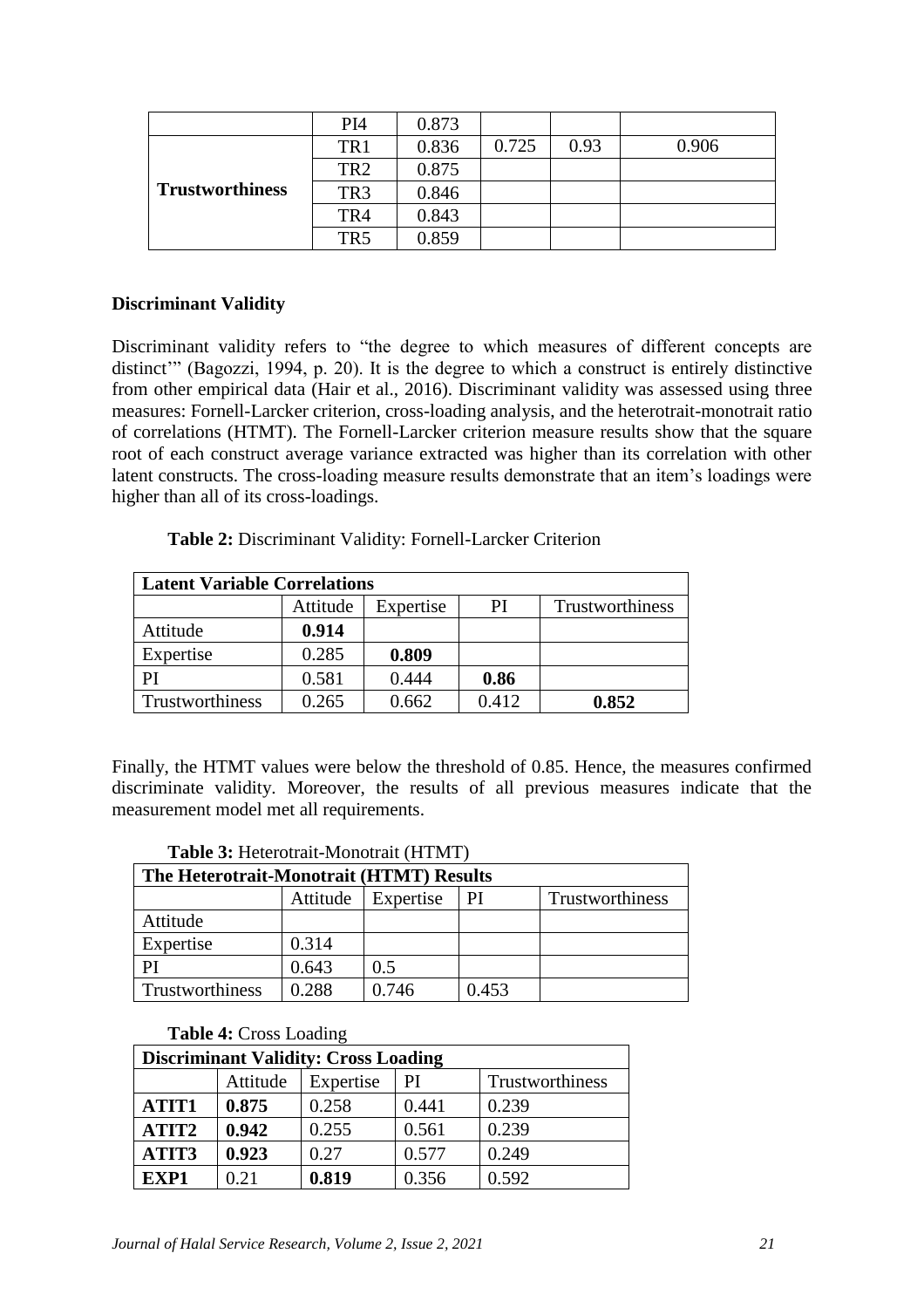| EXP2            | 0.238 | 0.872 | 0.341 | 0.604 |
|-----------------|-------|-------|-------|-------|
| EXP3            | 0.349 | 0.74  | 0.411 | 0.434 |
| EXP4            | 0.163 | 0.822 | 0.331 | 0.513 |
| EXP5            | 0.162 | 0.787 | 0.339 | 0.537 |
| PI <sub>1</sub> | 0.516 | 0.427 | 0.844 | 0.422 |
| PI <sub>2</sub> | 0.451 | 0.359 | 0.858 | 0.315 |
| PI3             | 0.501 | 0.353 | 0.865 | 0.323 |
| PI <sub>4</sub> | 0.521 | 0.379 | 0.873 | 0.346 |
| TR1             | 0.156 | 0.539 | 0.285 | 0.836 |
| TR <sub>2</sub> | 0.193 | 0.538 | 0.356 | 0.875 |
| TR <sub>3</sub> | 0.229 | 0.554 | 0.385 | 0.846 |
| TR4             | 0.279 | 0.566 | 0.359 | 0.843 |
| TR <sub>5</sub> | 0.253 | 0.618 | 0.356 | 0.859 |

#### **The Evaluation of the Structural Model**

Five criteria were used to evaluate the structural model; collinearity assessment, coefficient of determination (R2), predictive relevance (Q2), effect size (F2), and, finally and most importantly, the significance and relevance of path coefficients. The first step was to inspect the constructs for potential collinearity; the results suggest no collinearity between them. The variance inflation factor (VIF) values were all below the threshold of 5, as we can see in the following table 5.

| IF                |       |  |  |  |
|-------------------|-------|--|--|--|
| ATIT <sub>1</sub> | 2.394 |  |  |  |
| ATIT2             | 3.879 |  |  |  |
| ATIT3             | 3.16  |  |  |  |
| EXP1              | 2.321 |  |  |  |
| EXP2              | 2.752 |  |  |  |
| EXP3              | 1.503 |  |  |  |
| EXP4              | 2.219 |  |  |  |
| EXP <sub>5</sub>  | 1.905 |  |  |  |
| PI1               | 2.02  |  |  |  |
| PI2               | 2.434 |  |  |  |
| PI3               | 2.553 |  |  |  |
| PI <sub>4</sub>   | 2.417 |  |  |  |
| TR1               | 2.443 |  |  |  |
| TR2               | 2.878 |  |  |  |
| TR3               | 2.389 |  |  |  |
| TR4               | 2.31  |  |  |  |
| TR 5              | 2.52  |  |  |  |

**Table 5:** Variance Inflation Factor (VIF)

Next was the bootstrap procedure with 500 subsamples to examine the significance and relevance of path coefficients and generate standard errors, t-values, and p-values. As shown in Table 6, the results indicate that H1 was supported with high significance, while H5 was not.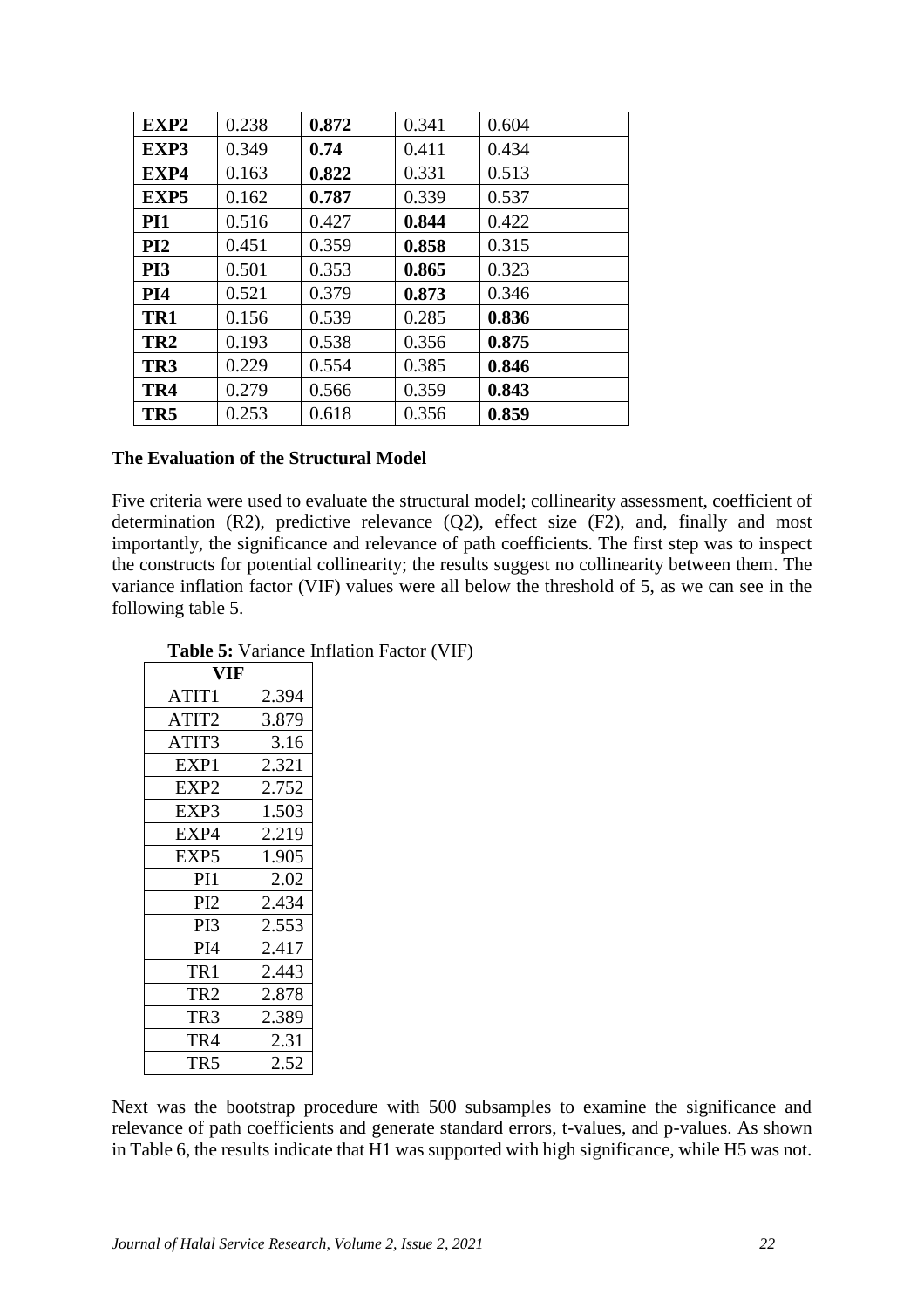Finally, H2, H3, and H4 appear to be supported significantly. These results are elaborated and further explained in the discussion

|                | <b>Path Coefficient of the Research Hypothesis</b> |          |        |       |       |          |              |  |
|----------------|----------------------------------------------------|----------|--------|-------|-------|----------|--------------|--|
|                |                                                    |          | Sample |       |       |          |              |  |
|                |                                                    |          | Mean   | Std.  | T     | P        | Decision     |  |
|                | Relationship                                       | Std.Beta | (M)    | Error | Value | Values   |              |  |
| H1             | Attitude $\rightarrow$ PI                          | 0.404    | 0.403  | 0.041 | 9.905 | $\Omega$ | supported ** |  |
| H2             | Expertise -> Attitude                              | 0.186    | 0.184  | 0.061 | 3.071 | 0.002    | supported *  |  |
| H <sub>3</sub> | Expertise $\rightarrow$ PI                         | 0.156    | 0.158  | 0.057 | 2.748 | 0.006    | supported *  |  |
| H <sub>4</sub> | Trustworthiness ->                                 |          |        |       |       |          | supported *  |  |
|                | Attitude                                           | 0.142    | 0.147  | 0.065 | 2.192 | 0.029    |              |  |
| H <sub>5</sub> |                                                    |          |        |       |       |          | <b>Not</b>   |  |
|                | Trustworthiness $\rightarrow$ PI                   | 0.099    | 0.099  | 0.056 | 1.768 | 0.078    | supported    |  |
|                | Significant at $p^{**} = 0.01$ , $P^* < 0.05$      |          |        |       |       |          |              |  |

**Table 6:** Path Coefficient

The following step reviewed the coefficient of determination (R2).Cohen (1988) suggested that in social and behavioural sciences, R2 values of 0.26, 0.13 and 0.02 are large, moderate, and small. In this study, the R2 value for the construct of attitude was 0.098, which is small; for online purchase intention, it was 0.461, which is considerable.

# **Table 7:** Coefficient of Determination R2

|          | R      | R Square |
|----------|--------|----------|
|          | Square | Adjusted |
| Attitude | 0.098  | 0.092    |
| ÞІ       | 0.461  | 0.454    |

In the next step, the effect sizes F2 were calculated. As Cohen (1988) says, F2 values of 0.02, 0.15, and 0.35 are small, medium, and large effects, respectively. As shown in the results table below, two values did not meet the minimum value of 0.02.

| <b>THUIC 0.</b> LITCOU DILCS T $\mathcal{L}$ |          |           |       |                 |  |  |  |
|----------------------------------------------|----------|-----------|-------|-----------------|--|--|--|
|                                              | Attitude | Expertise | PI    | Trustworthiness |  |  |  |
| Attitude                                     |          |           | 0.229 |                 |  |  |  |
| Expertise                                    | 0.021    |           | 0.023 |                 |  |  |  |
|                                              |          |           |       |                 |  |  |  |
| Trustworthiness                              | 0.013    |           |       |                 |  |  |  |

#### **Table 8:** Effect Sizes F2

The final step evaluates the model's predictive accuracy by applying the blindfolding procedure. The Q2 values, as seen in Table 9, were all above zero, the rule of thumb, suggesting the model's predictive relevance.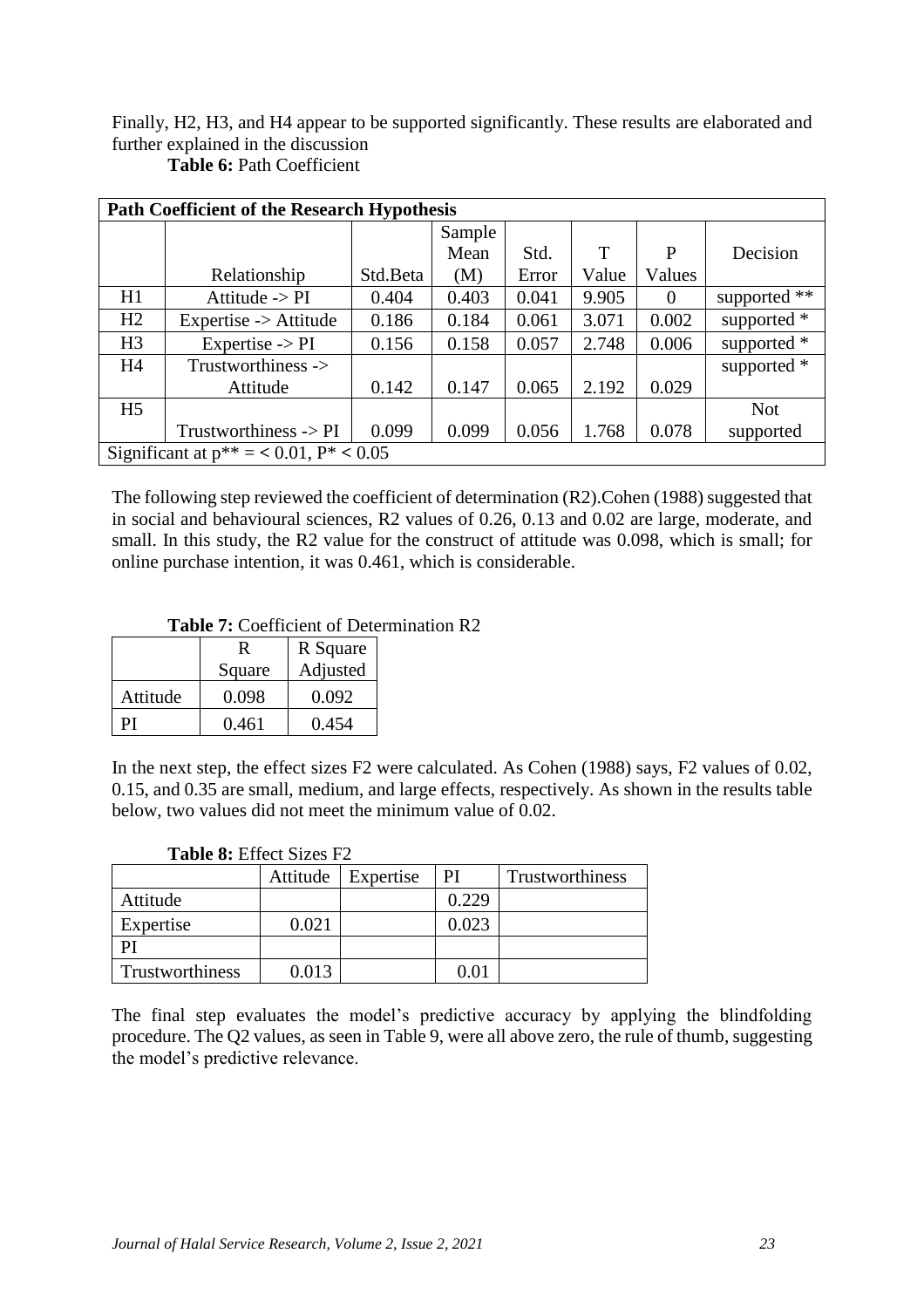|                 |            |            | $Q^2$ (=1- |
|-----------------|------------|------------|------------|
|                 | <b>SSO</b> | <b>SSE</b> | SSE/SSO)   |
| Attitude        | 1227       | 1129.84    | 0.079      |
| Expertise       | 2045       | 2045       |            |
| PI              | 1636       | 1091.839   | 0.333      |
| Trustworthiness | 2045       | 2045       |            |

Table 9: Predictive Relevance O<sub>2</sub>

# **Testing for Mediation**

We performed bootstrapping to assess the mediation significance by generating the specific indirect effects and confidence interval to determine if the relations between independent and dependent variables were mediated. First, it was ascertained that the indirect effect was significant and secondly, checked if the value zero was included in the confidence interval range. If not, then the indirect effect was significant. Finally, to determine the type of mediation, the indirect and direct effects' significance was compared. The results listed in Table 10 indicate that both H6 and H7 were supported, which means that attitude partially mediates the relation between expertise and online purchase intention and fully mediates the association between trustworthiness and online purchase intention. In the final analysis, the measurement model met all the reliability and validity requirements. The hypotheses test results were sufficient to answer the research questions and achieve its objectives. These results are elaborated on and explained in the next section.

#### **Table 10:** Specific Indirect Effects

|                |                                         | Std.  | Sample     | Std.  | ௱     |       |       | Confidence |            |
|----------------|-----------------------------------------|-------|------------|-------|-------|-------|-------|------------|------------|
| H              |                                         | Beta  | Mean $(M)$ | Error | Value | Value |       | Interval   | Conclusion |
|                | Expertise $\rightarrow$                 |       |            |       |       |       |       |            | Partial    |
| H <sub>6</sub> | Attitude $\rightarrow$ PI               | 0.075 | 0.075      | 0.027 | 2.812 | 0.005 | 0.025 | 0.132      | mediation  |
|                | Trustworthiness                         |       |            |       |       |       |       |            | Full       |
| H7             | $\rightarrow$ Attitude $\rightarrow$ PI | 0.058 | 0.059      | 0.027 | 2.163 | 0.031 | 0.005 | 0.106      | mediation  |

# **Discussion**

This study sought to dispel the ambiguity surrounding the role of social media influencers' trustworthiness and expertise on online purchase intentions, specifically in Saudi Arabia. It also explored the role that attitudes towards online shopping play in this relationship. An individual's attitude towards online shopping positively influences their online purchase intention. This result means that the more positive the attitude, the greater the intentions to shop online. Previous research concurs on this relation, and the findings are consistent with literature that suggested different types of attitude impact intentions, e.g. Ajzen and Fishbein (1976), Ajzen (1989), and Davis (1991) and, specifically, online purchase intentions, e.g. Nasser et al. (2014), Doolin et al. (2005), and Ha and Stoel (2009). Social media influences consumers' attitudes (Khan et al., 2019; Mandlik et al., 2021).

This study found that trustworthiness exerts a positive influence on an individual's attitude towards online shopping. Furthermore, the results also showed that hypotheses that trustworthiness positively and directly influences online purchase intentions did not hold. Although this contradicts some previous research, it can be attributed to the different context.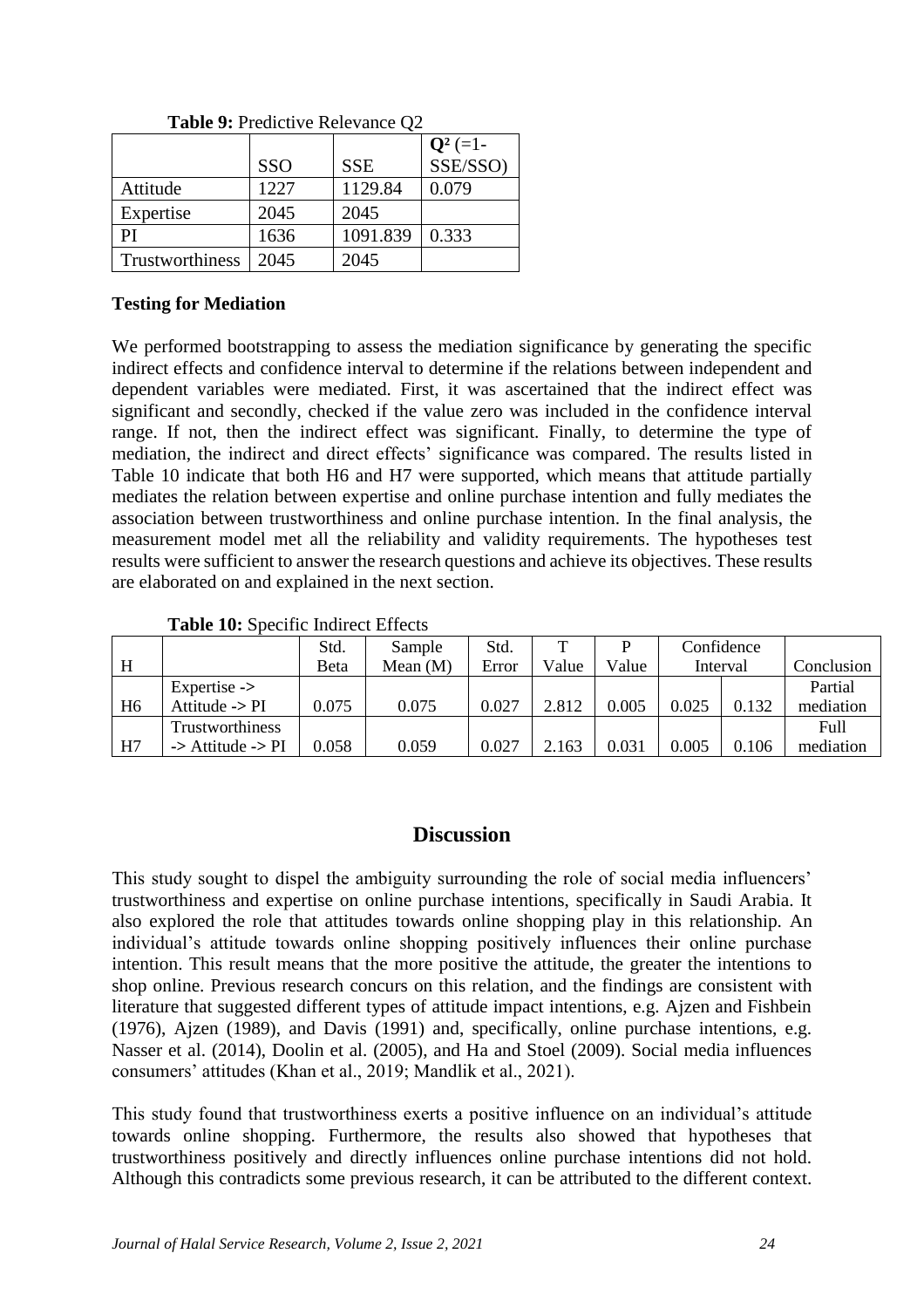However, trustworthiness indirectly affects online intention positively through an individual's attitude towards online shopping, in those instances where attitude fully mediates this relation. This means the more significant the perceived trustworthiness of the social media influencer, the bigger their chance to stimulate a positive attitude, which can positively influence online purchase intentions.

The study also revealed that expertise positively influences attitude. Moreover, its findings indicate that expertise can positively impact online purchase intentions both directly and indirectly, but the indirect effect is more considerable. Firstly, the results posit a positive relation between expertise and online intentions, meaning that the greater the influencer's expertise and knowledge, the more they can create intentions. The indirect relationship between social media expertise and online purchase intention is larger, however. Attitude partially mediates this relation. Therefore, the more the influencer is perceived to be an expert, the greater the chance that they can stimulate a positive attitude towards online shopping.

This research provides insightful findings concerning the relationship between SMI credibility dimensions and online intentions. These help to fill the gap in the literature about e-commerce and Saudi Arabia. This research has developed a model to conceptualise the relation among the constructs. Moreover, in answering the research questions, the study provides theoretical and empirical evidence that widens existing research in both the online and Saudi contexts.

With the current growing use of influencing marketing by all kinds of businesses, this research provides practical recommendations for marketers planning advertisement campaigns for an online product or service by using influencers. They should first set up their own SMI index to determine how customers view specific influencers. They should then establish their own criteria about who is suitable to promote their business and focus on SMI who are regarded as more credible. Marketers should thus use SMI who are perceived to be trustworthy and be experts in the product or the service they are intended to promote. This objective here is to stimulate consumers' positive attitude towards the company's store, product, and service, which, in turn, will influence online purchase intentions, which can then affect the actual purchase. For their part, influencers should maintain a trustworthy image and work to become experts in their fields, at least from the consumer's perspective. This would be helpful for their career and make them more effective promoters.

There were a few limitations inherent in this research. The first was the target population. The use of KAU students here meant that the results could not be generalised. The second limitation is related to representation in the sample. The percentage of female respondents, for example, was smaller than that of male respondents. The percentage of international students was also much lower than that of Saudi respondents. Finally, the research adopted a cross-sectional survey method, which some consider being a limitation.

Recent years have witnessed various companies adopting influencer marketing and social media marketing to promote goods and services and sustain their positive image. This trend is observed in Islamic societies as well (Kadirov, 2019). The fact that both approaches have become increasingly popular and suitable for business of all sizes emphasises the importance of research into this topic. This research offers several recommendations for future research to augment the understanding of the subject.

Firstly, it would be valuable to conduct a more comprehensive study with a more extensive and more diverse sample to improve representation and increase the chance of generalising its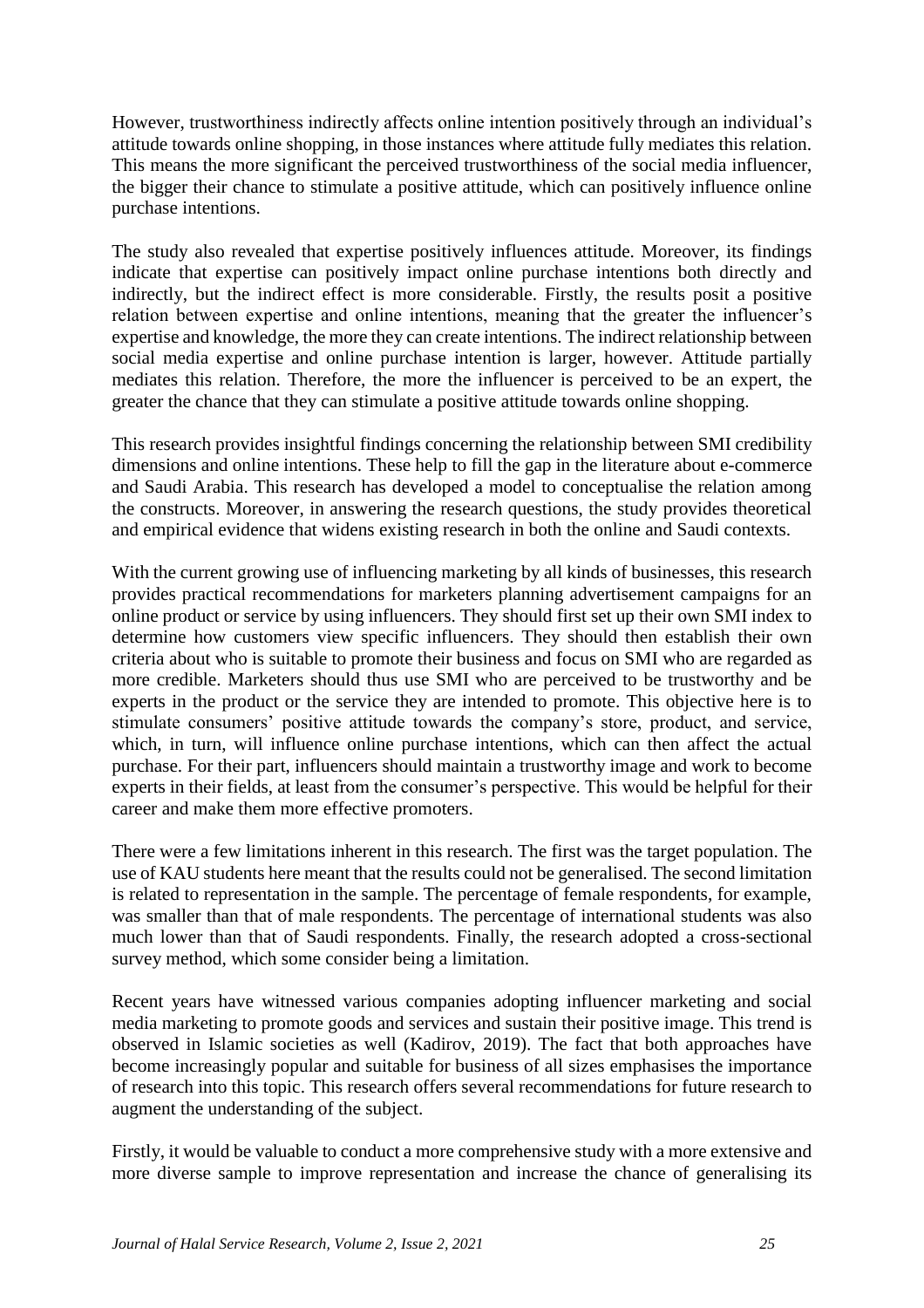results. Secondly, it would be useful to investigate the relation between social media influencers' attractiveness and online purchase intentions. Researchers could further examine other features of social media influencers, such as their in formativeness, familiarity, likeability, entertainment value, and similarity, and reference the effect of these on online purchase intention. Other avenues that would be interesting to pursue concerning social media influencers could be the number of followers they have, the type of followers, and the type of product(s) they promote. The role of influencers in different spheres such as maternity clothing can also be explored (Krisjanous et al., 2021).

Other aspects of social media could be studied for their influence on intentions; these include UGC, e-word of mouth, the type of platform, and the content genre. Finally, demographic factors such as gender, age, education, and income should be explored for their possible role in these relations. Such studies would be invaluable for painting a larger and more comprehensive picture of this topic.

#### **Acknowledgements**

We would like to thank King Abdulaziz University (KAU) and the economics and administration faculty for giving us this opportunity and for their support. We also would like to thank all the respondents who took their time to answer the survey.

#### **References**

- DinarStandard, Dubai The Capital of Islamic Economy & Salaam Gateway, 2020. *State of The Global Islamic Economy Report 2019/20: Driving the Islamic Economy Revolution 4.0,*  s.l.: Salaam Gateway.
- Aaker, D. A, & Myers, J. G. (1987). Advertising management. 3rd ed. Englewood Cliffs (N.J.): Prentice-Hall.
- Abdul-Muhmin, A. G., & Al-Abdali, O. (2011, April). Adoption of online purchase by consumers in Saudi Arabia: an exploratory study. In 2nd Conference on Administrative Sciences, Dhahran, Saudi Arabia (pp. 19-21).
- Ajzen, I. (1985). From intentions to actions: A theory of planned behavior. In *Action control* (pp. 11-39). Springer, Berlin, Heidelberg.
- Ajzen, I. (1989). Attitude structure and behavior. *Attitude structure and function*, *241*, 274
- Ajzen, I. (1991). The theory of planned behavior. *Organisational behavior and human decision processes*, *50*(2), 179-211.
- Ajzen, I. (2001). Nature and operation of attitudes. *Annual review of psychology*, *52*(1), 27-58.
- Ajzen, I., &Fishbein, M. (2000). Attitudes and the attitude-behavior relation: Reasoned and automatic processes. *European review of social psychology*, *11*(1), 1-33.
- Akar, E., & Nasir, V. A. (2015). A review of literature on consumers'online purchase intentions. Journal of Customer Behaviour, 14(3), 215-233.
- Al-Nasser, M., Yusoff, R. Z., Islam, R., &ALNasser, A. (2014). Effects of consumers' trust and attitude toward online shopping. *American Journal of Economics and Business Administration*, *6*(2), 58-71.
- Al‐Maghrabi, T., Dennis, C., & Halliday, S. V. (2011). Antecedents of continuance intentions towards e‐shopping: the case of Saudi Arabia. Journal of enterprise information management.
- Bagozzi, R. P. (1994). Measurement in marketing research: Basic principles of questionnaire design. *Principles of marketing research*, *1*(1), 1-49.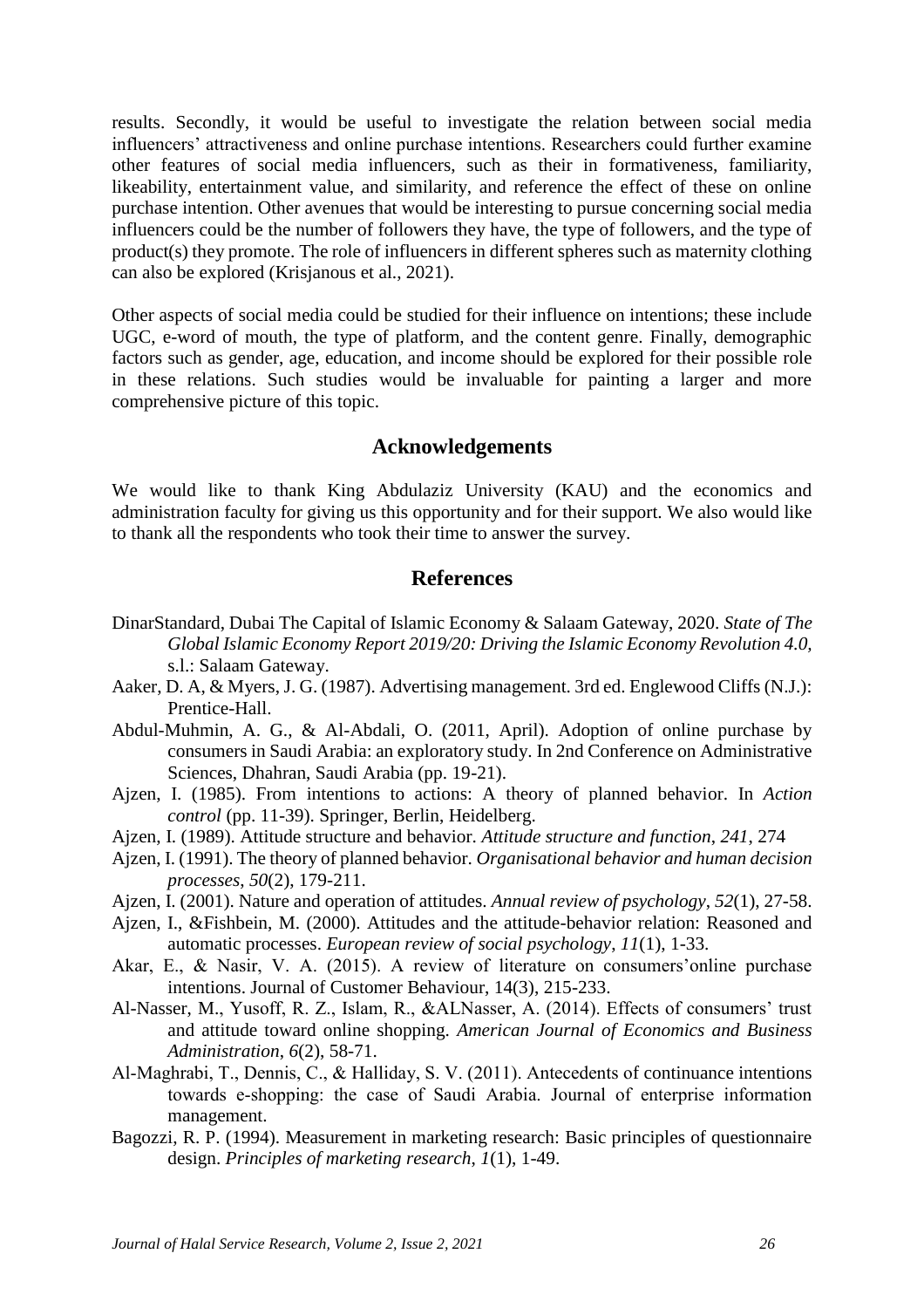- Bagozzi, R. P. (1994). Structural equation models in marketing research: Basic principles. Principles of marketing research, 3(1), 7-385.
- Bianchi, C., Fastoso, F., Whitelock, J & Andrews, L. (2012). Risk, trust, and consumer online purchasing behaviour: a Chilean perspective. *International Marketing Review*.
- Boone, L. E., and D. L. Kurtz. 2002. Contemporary marketing. 10th ed. Hinsdale, IL: The Dryden Press"
- Boyd, D. M., & Ellison, N. B. (2007). Social network sites: Definition, history, and scholarship. *Journal of computer‐mediated Communication*, *13*(1), 210-230.
- Chang, M. K., Cheung, W., & Lai, V. S. (2005). Literature derived reference models for the adoption of online shopping. *Information & management*, *42*(4), 543-559.
- Chen, C. P. (2013). Exploring personal branding on YouTube. *Journal of internet commerce*, *12*(4), 332-347.
- Chi, H., Yeh, H.R. & Tsai,Y.C. (2011).The Influences of Perceived Value on Consumer Purchase Intention: The Moderating Effect of Advertising Endorser. *Journal of International Management Studies*.
- Chu, S. C., & Kamal, S. (2008). The effect of perceived blogger credibility and argument quality on message elaboration and brand attitudes: An exploratory study. *Journal of Interactive Advertising*, *8*(2), 26-37.
- Cohen, J. (1988). Statistical power analysis for the behavioral sciences: Jacob Cohen. *J Am Stat Assoc*, *84*(363), 19-74.
- Cox, S. (2010). Online social network member attitude toward online advertising formats.
- Davis, F. D. (1989). Perceived usefulness, perceived ease of use, and user acceptance of information technology. *MIS Quarterly*, 319-340.
- Dodds, W. B., Monroe, K. B., & Grewal, D. (1991). Effects of price, brand, and store information on buyers' product evaluations. *Journal of marketing research*, *28*(3), 307- 319.
- Doolin, B., Dillon, S., Thompson, F., & Corner, J. L. (2005). Perceived risk, the Internet shopping experience and online purchasing behavior: A New Zealand perspective. *Journal of Global Information Management (JGIM)*, *13*(2), 66-88.
- Ellison, N. B., Steinfield, C., & Lampe, C. (2007). The benefits of Facebook "friends:" Social capital and college students use of online social network sites. *Journal of computermediated communication*, *12*(4), 1143-1168.
- Erdogan, B. Z. (1999). Celebrity endorsement: A literature review. *Journal of marketing management*, *15*(4), 291-314.
- Evans, N. J., & Bang, H. (2019). Extending expectancy violations theory to multiplayer online games: The structure and effects of expectations on attitude toward the advertising, attitude toward the brand, and purchase intent. *Journal of Promotion Management*, *25*(4), 589-608.
- Everard, A., & Galletta, D. F. (2005). How presentation flaws affect perceived site quality, trust, and intention to purchase from an online store. *Journal of management information systems*, *22*(3), 56-95.
- Fishbein, M., &Ajzen, I. (1975). Belief, attitude. *Intention and Behavior: An Introduction to Theory and Research*.
- Fishbein, M., &Ajzen, I. (2011). *Predicting and changing behavior: The reasoned action approach*. Taylor & Francis.
- Floren, J., Rasul, T., & Gani, A. (2019). Islamic marketing and consumer behaviour: a systematic literature review. *Journal of Islamic Marketing,* 11(6), 1557-1578. https://doi.org/10.1108/JIMA-05-2019-0100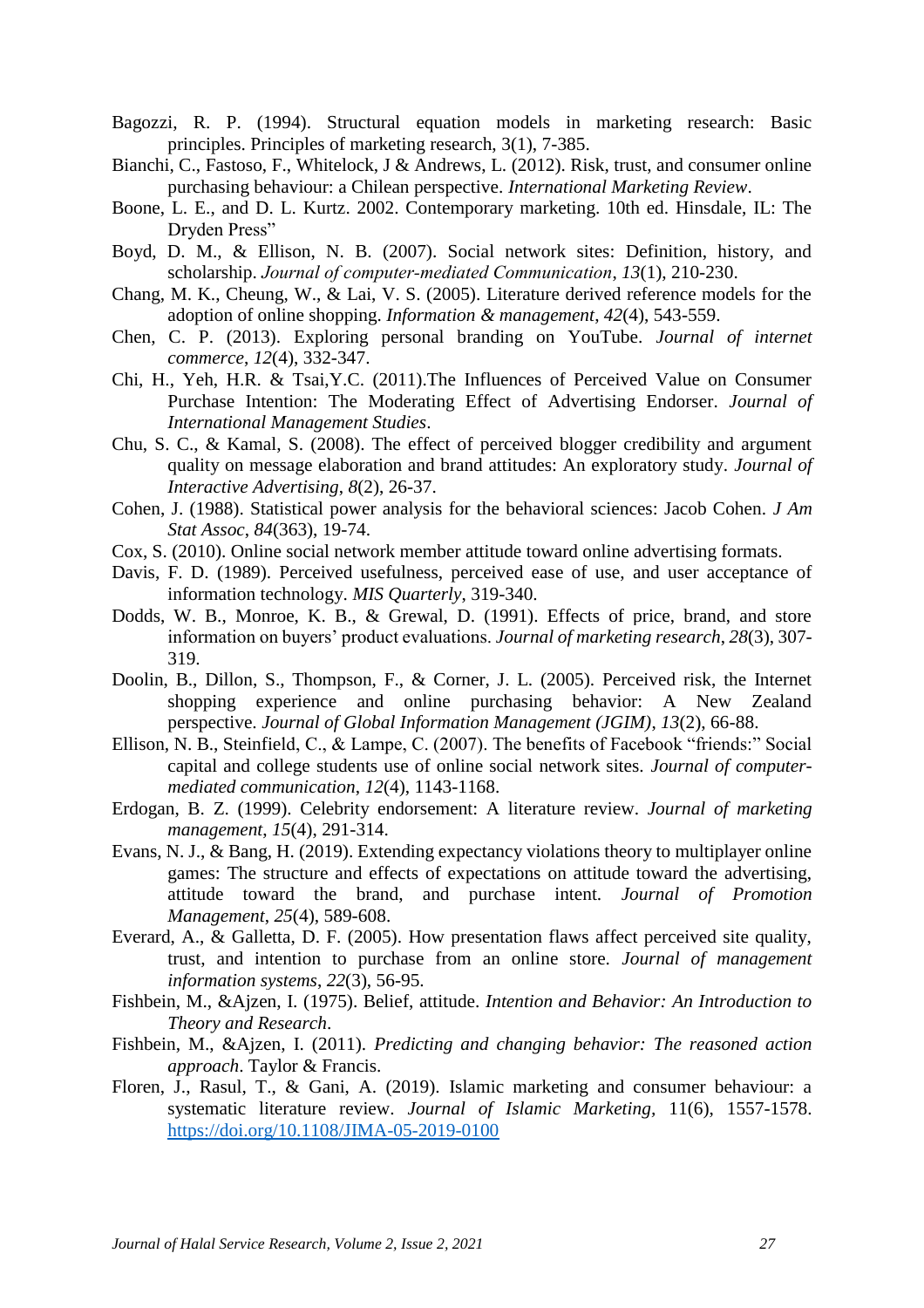- Freberg, K., Graham, K., McGaughey, K., & Freberg, L. A. (2011). Who are the social media influencers? A study of public perceptions of personality. *Public Relations Review*, *37*(1), 90-92.
- Goldsmith, R. E., Lafferty, B. A., & Newell, S. J. (2000). The impact of corporate credibility and celebrity credibility on consumer reaction to advertisements and brands. *Journal of advertising*, *29*(3), 43-54.
- Ha, S., & Stoel, L. (2009). Consumer e-shopping acceptance: Antecedents in a technology acceptance model. *Journal of business research*, *62*(5), 565-571.
- Hair Jr, J. F., Hult, G. T. M., Ringle, C., &Sarstedt, M. (2016). *A primer on partial least squares structural equation modeling (PLS-SEM)*. Sage publications.
- Hair, J. F., Ringle, C. M., & Sarstedt, M. (2011). PLS-SEM: Indeed, a silver bullet. *Journal of Marketing Theory and Practice*, *19*(2), 139-152.
- Hovland, C. I., Janis, I. L., & Kelley, H. H. (1953). Communication and persuasion.
- Huang, J., Zhang, J., Li, Y., &Lv, Z. (2014). Business value of enterprise micro-blogging: Empirical study from Weibo.Com in sina. *Journal of Global Information Management (JGIM)*, *22*(3), 32-56.
- Isaid, E. N., & Faisal, M. N. (2015). Consumers' repurchase intention towards a mobile phone brand in Qatar: An exploratory study utilising theory of reasoned action framework. *Global Business Review*, *16*(4), 594-608.
- Jarvenpaa, S. L., Tractinsky, N., & Saarinen, L. (1999). Consumer trust in an Internet store: A cross-cultural validation. *Journal of Computer-Mediated Communication*, *5*(2), JCMC526.
- Jarvenpaa, S. L., Tractinsky, N., & Vitale, M. (2000). Consumer trust in an Internet store. *Information technology and management*, *1*(1-2), 45-71.
- Jun, G., & Jaafar, N. I. (2011). A study on consumers' attitude towards online shopping in China. *International Journal of Business and Social Science*, *2*(22), 122-132.
- Kadirov D. (2019). Islamic Marketing: Theories, Practices, and Perspectives. Porirua: Conscientia Capital Press.
- Kadirov, D., Bahiss, I. and Bardakcı, A. (2021), "Causality in Islamic marketing research: Building consistent theories and stating correct hypotheses", Journal of Islamic Marketing, Vol. 12 No. 2, pp. 342-362
- Kadirov, D., Tjiptono, F., & Fam, K. S. (2020). Halal Service Research: Definition, Domain and Dynamics. Journal of Halal Service Research, 1(1).
- Kadirov, D., Tjiptono, F., & Sharipudin, M. N. S. (2020). Halal Service Research: Challenges of the Covid-19 Pandemic. Journal of Halal Service Research, 1(2), 2.
- Kahiya, E., & Kadirov, D. (2020). Informal Cross Border Trade as a Substratum Marketing System: A Review and Conceptual Framework. Journal of Macromarketing, 40(1), 88– 109.
- Kaplan, A., & Haenlein, M.(2010)."Users of the world, unite! The challenges and opportunities of social media". *Business Horizons*, *53*(1), 61.
- Khan, M.S., Kadirov, D., Bardakci, A., Iftikhar, R., Baran, T., Kantar, M. and Madak, N. (2019), "Social media analysis of anti-consumption in Turkey", British Food Journal, Vol. 121 No. 1, pp. 22-34.
- Kim, D. J., Ferrin, D. L., & Rao, H. R. (2008). A trust-based consumer decision-making model in electronic commerce: The role of trust, perceived risk, and their antecedents. *Decision support systems*, *44*(2), 544-564.
- Kobia, C., & Liu, C. (2017). Why forward viral fashion messages? The moderating roles of consumers' fashion traits and message orientation. *Journal of Internet Commerce*, *16*(3), 287-308.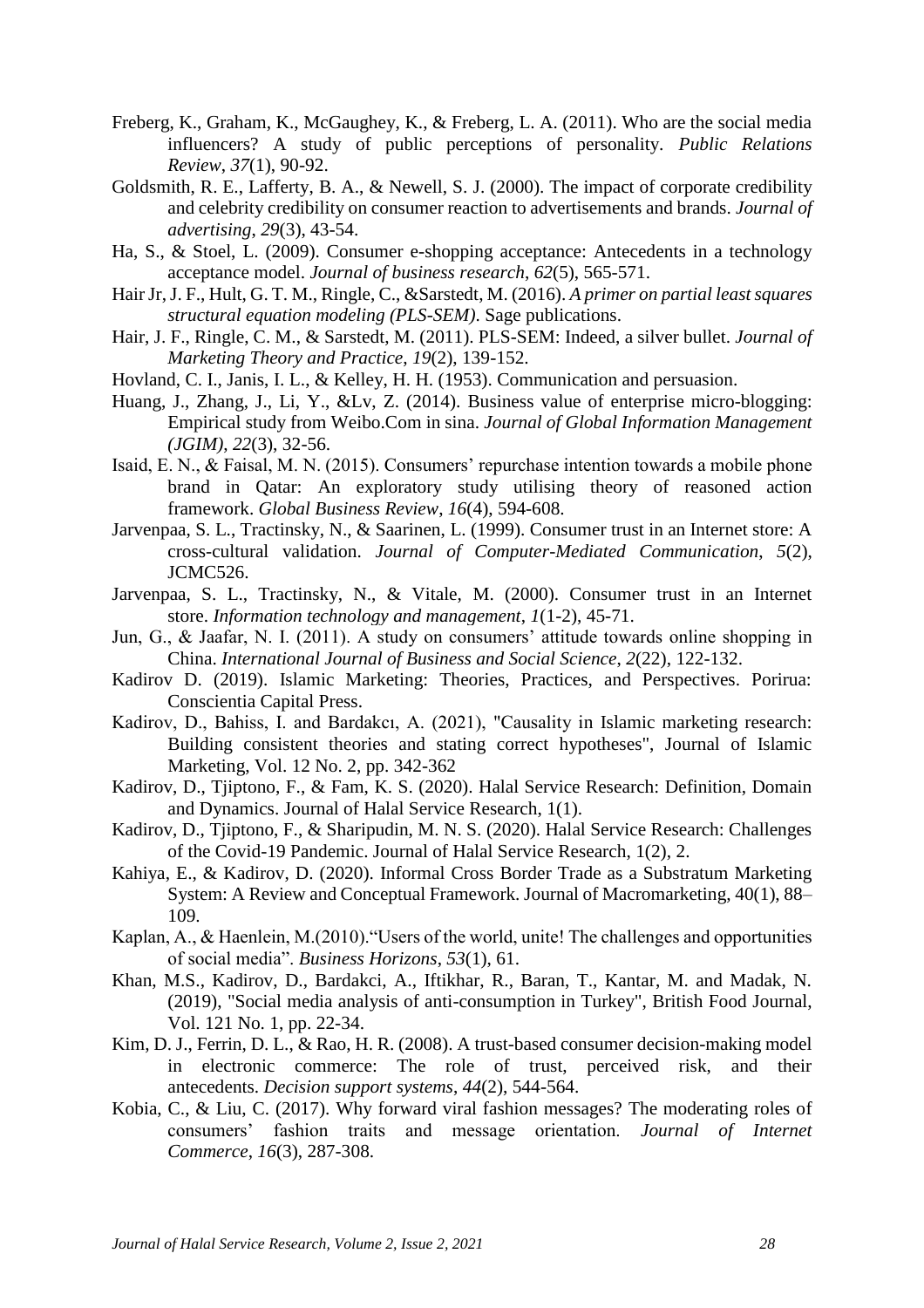- Krisjanous, J., Allayarova, N. and Kadirov, D. (2021). Clothing of righteousness: exploring tensions of halal maternity wear on online apparel websites. Journal of Islamic Marketing (online).
- Lee, J., & Lee, J. N. (2015). How purchase intention consummates purchase behaviour: the stochastic nature of product valuation in electronic commerce. *Behaviour & Information Technology*, *34*(1), 57-68.

Likert, R. (1932). A technique for the measurement of attitudes. Archives of psychology

- Lim, X. J., Radzol, A. M., Cheah, J. H., & Wong, M. W. (2017). The impact of social media influencers on purchase intention and the mediation effect of customer attitude. *Asian Journal of Business Research*, *7*(2), 19-36.
- Lisichkova, N., & Othman, Z. (2017). The impact of influencers on online purchase intent.
- Liu, B. F., Jin, Y., Briones, R., & Kuch, B. (2012). Managing turbulence in the blogosphere: Evaluating the blog-mediated crisis communication model with the American Red Cross. *Journal of Public Relations Research*, *24*(4), 353-370.
- Lou, C., & Yuan, S. (2019). Influencer marketing: how message value and credibility affect consumer trust of branded content on social media. *Journal of Interactive Advertising*, *19*(1), 58-73.
- Maarten, E., Heera, E., Geuens, &Vermeirc, (2013). The influence of mood on attitude– behavior consistency. *Journal of Business Research*, *66*(7), 917-923.
- Malhotra, N. K., & Peterson, M. (2006). *Basic marketing research: A decision-making approach*. Prentice Hall.
- Mandlik, M., Oetzel, J. G., & Kadirov, D. (2021). Obesity and health care interventions: Substantiating a multi-modal challenge through the lens of grounded theory. Health Promotion Journal of Australia, 32(2), 274-284.
- Mangold, W. G., &Faulds, D. J. (2009). Social media: The new hybrid element of the promotion mix. *Business Horizons*, *52*(4), 357-365.
- McGuire, W. (1985). Attitudes and Attitude Change: Handbook of Social Psychology, Vol. 2, L Gardner and A Elliot.
- Meskaran, F., Ismail, Z., &Shanmugam, B. (2013). Online purchase intention: Effects of trust and security perception. *Australian Journal of basic and applied sciences*, *7*(6), 307- 315.
- Mirza, p., (2019). Saudi Arabia: number of internet users 2023 | Statista. Retrieved 29 January 2020, from https://www.statista.com/statistics/462959/internet-users-saudi-arabia/
- Murphy, K. (2014). *The influence of content generation on brand attitude and purchase intention within visual social media* (Doctoral dissertation, Dublin Business School).
- Obar, J. A., & Wildman, S. S. (2015). Social media definition and the governance challengean introduction to the special issue. *Obar, JA and Wildman, S.(2015). Social media definition and the governance challenge: An introduction to the special issue. Telecommunications policy*, *39*(9), 745-750.
- Ohanian, R. (1990). Construction and validation of a scale to measure celebrity endorsers'perceived expertise, trustworthiness, and attractiveness. *Journal of advertising*, *19*(3), 39-52.
- Ohanian, R. (1991). The impact of celebrity spokespersons'perceived image on consumers'intention to purchase. *Journal of Advertising Research*.
- Paquette, H. (2013). Social media as a marketing tool: a literature review.
- Pavlou, P. A. (2003). Consumer acceptance of electronic commerce: Integrating trust and risk with the technology acceptance model. *International journal of electronic commerce*, *7*(3), 101-134.
- Pornpitakpan, C. (2004). The persuasiveness of source credibility: A critical review of five decades'evidence. *Journal of applied social psychology*, *34*(2), 243-281.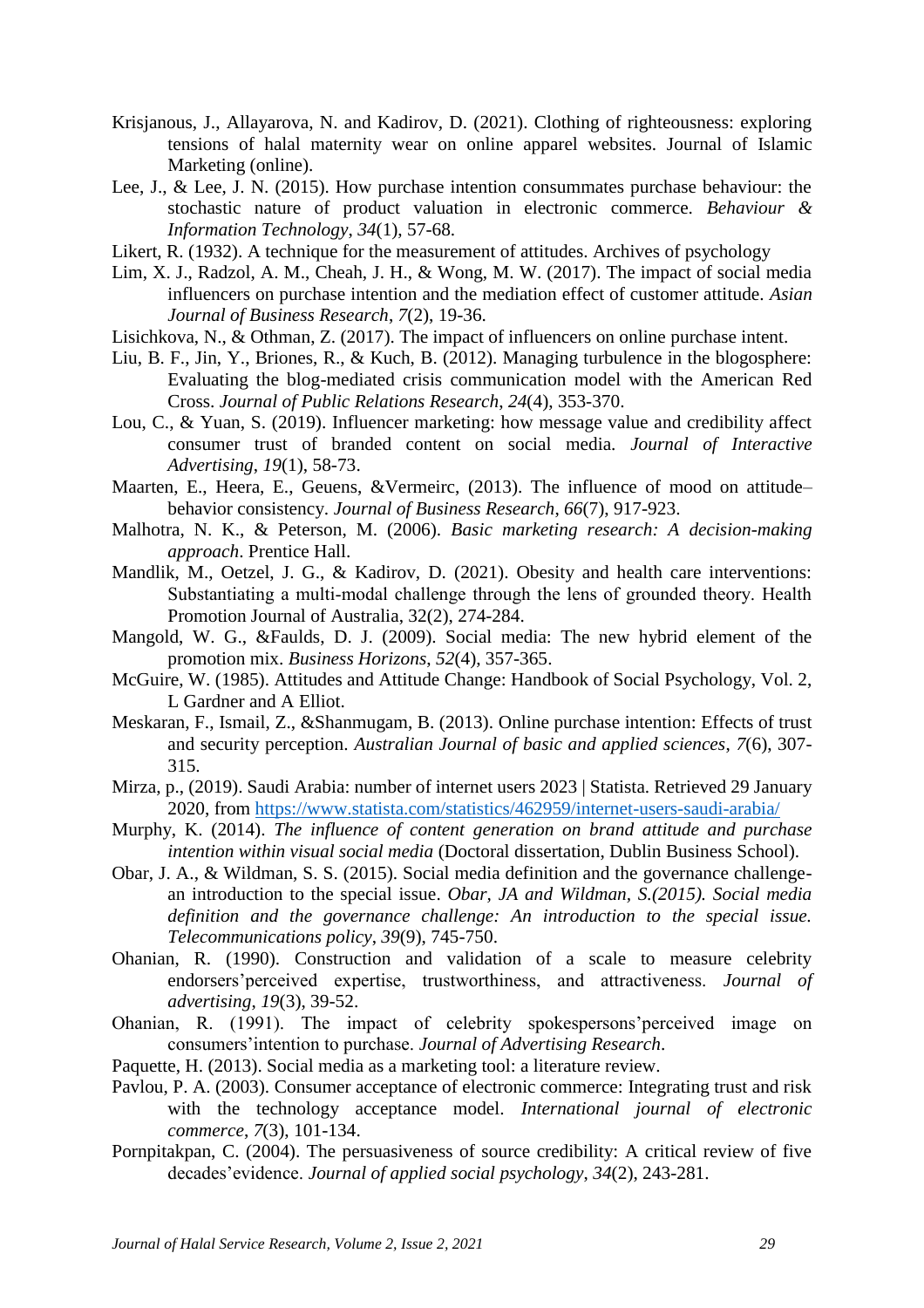- Racolta-Paina, N. D., & Luca, T. A. (2010). Several Considerations Regarding the Online Consumer in the 21<sup>st</sup> Century. A Theoretical Approach. *Management* & *Marketing*, *5*(2).
- Rebelo, M. F. (2017). *How Influencers' Credibility on Instagram is perceived by consumers and its impact on purchase intention* (Doctoral dissertation).
- Salisbury, W. D., Pearson, R. A., Pearson, A. W., & Miller, D. W. (2001). Perceived security and World Wide Web purchase intention. *Industrial Management & Data Systems*.
- Saudi Arabia higher education statistics. (, 2018). Retrieved 10 April 2020, from https://departments.moe.gov.sa/Statistics/Educationstatistics/Docs/Table2-02\_38- 39.html
- Saunders, M. N., & Lewis, P. (2012). *Doing research in business & management: An essential guide to planning your project*. Pearson.
- Saunders, M., Lewis, P., & Thornhill, A. (2009). Research methods for business students. Essex. *Financial Times/Prentice Hall*, 1-2.
- Scott, D. M. (2015). *The new rules of marketing and PR: How to use social media, online video, mobile applications, blogs, news releases, and viral marketing to reach buyers directly*. John Wiley & Sons.
- Shimp, T.A. (2000), Advertising Promotion: Supplemental Aspects of Integrated Marketing Communications, 5th ed., Dryden Press, Fort Worth, TX
- Silvera, D. H., & Austad, B. (2004). Factors predicting the effectiveness of celebrity endorsement advertisements. *European Journal of marketing*.
- SitiNorBayaah Ahmad & Nurita Juhdi. (, 2008). Consumers perception and purchase intentions toward organic food products: Exploring the attitude among Malaysian consumers. *The 16th Annual Conference on Pacific Basin Finance, Economics, Accounting and Management, The Faculty of Business Queensland University of Technology (QUT), QUT Gardens Point Campus (city) Brisbane, Queensland, Australia.* 541-546.
- Spears, N., & Singh, S. N. (2004). Measuring Attitude toward the Brand and Purchase Intentions. *Journal of Current Issues & Research in Advertising*, *26*(2), 53-66. doi:10.1080/10641734.2004.10505164
- Taghipoorreyneh, M., & De Run, E. C. (2016). Online advertising: An investigation of factors affecting positive attitude among the Malays in Malaysia. *Asian Journal of Business Research Volume*, *6*(2), 70-80.
- Till, B. D. &Busler, M. (1998). Matching products with endorsers: attractiveness versus expertise. *Journal of consumer marketing*, *15*(6), 576-586.
- Tsai, M. T., Chin, C. W., & Chen, C. C. (2010). The effect of trust belief and salesperson's expertise on consumer's intention to purchase nutraceuticals: Applying the theory of reasoned action. *Social Behavior and Personality: an international journal*, *38*(2), 273- 287
- Umeogu, B. (2012). Source credibility: a philosophical analysis. *Open Journal of Philosophy*, *2*(02), 112.
- Unctad (2020). Retrieved 3 March 2020, from https://unctad.org/en/PublicationsLibrary/tn\_unctad\_ict4d14\_en.pdf
- Vineyard, C. L. (2014). The relationship between fashion blogs and intention to purchase and word of mouth behavior.
- Weiss, W. &Hovland, C. I. (1951). The influence of source credibility on communication effectiveness. *Public opinion quarterly*, *15*(4), 635-650.
- Wells, J. D., Valacich, J. S., & Hess, T. J. (2011). What signal are you sending? How website quality influences perceptions of product quality and purchase intentions. *MIS Quarterly*, 373-396.